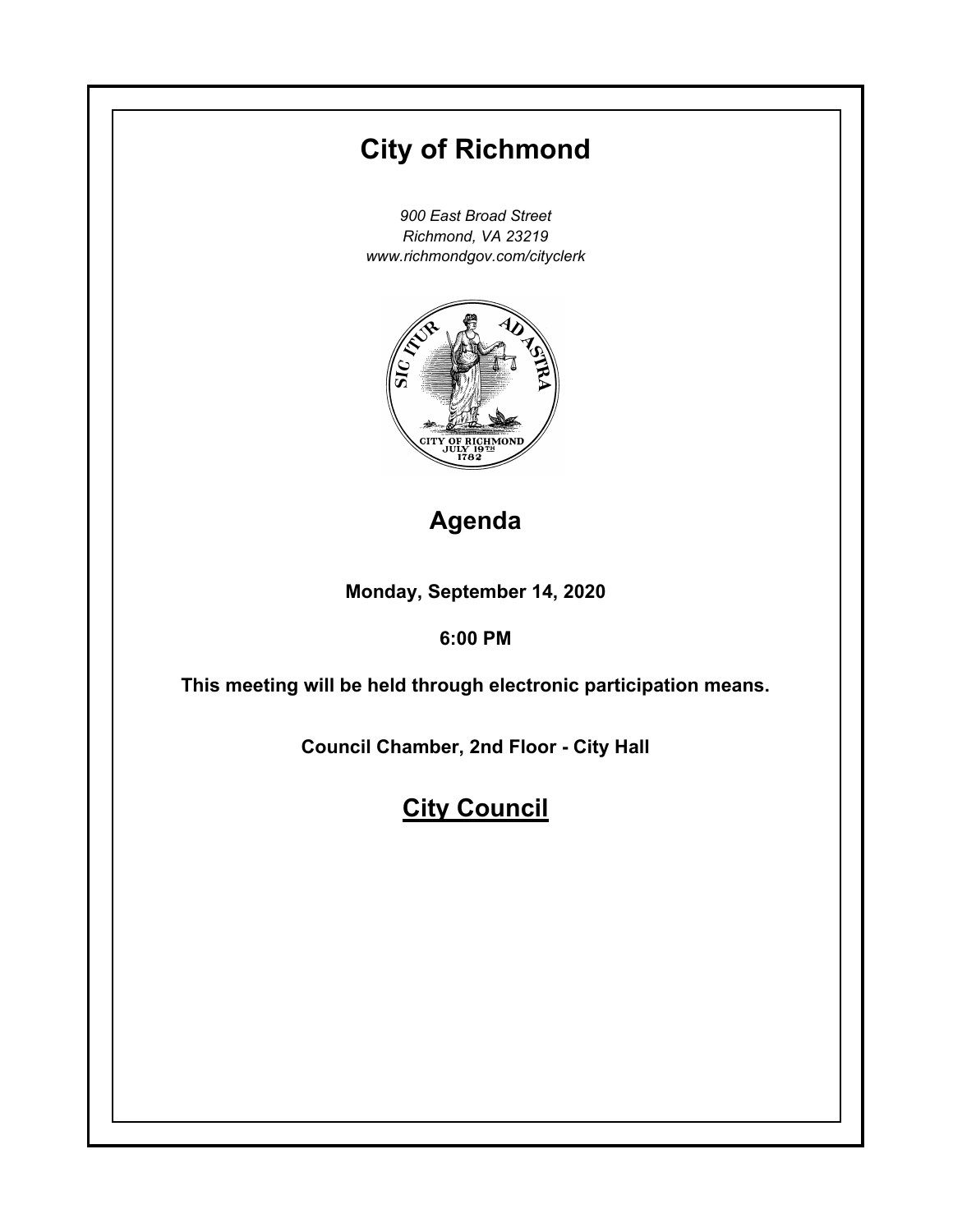This meeting will be held through electronic communication means pursuant to and in compliance with Ordinance No. 2020-093, adopted April 9, 2020, as amended by Ordinance No. 2020-183, adopted August 20, 2020. This meeting will be open to participation through electronic communication means by the public and closed to in-person participation by the public. Less than a quorum of Richmond City Council will assemble for this meeting in the Council Chamber on the 2nd floor of City Hall at 900 East Broad Street in Richmond, Virginia 23219, and most Council members and other staff will participate by teleconference/videoconference via Microsoft Teams.

## **Special Guidelines for Public Access and Citizen Participation**

Video and audio of the meeting will be streamed live online at the following web address: https://richmondva.legistar.com/Calendar.aspx. To watch the meeting, find and click the link that reads, "In Progress" in the farthest right hand column entitled, "Video".

Interested citizens who wish to speak will be given an opportunity to do so by following the instructions below.

September 14, 2020 Formal Meeting Access and Public Participation **Instructions** [CD.2020.286](http://richmondva.legistar.com/gateway.aspx?m=l&id=/matter.aspx?key=28249)

## *Attachments:* [Public Access & Participation Instructions](http://richmondva.legistar.com/gateway.aspx?M=F&ID=2b9c59f2-80cf-4c5d-9eef-49557e0a27f5.pdf)

Citizens are encouraged to provide their comments in writing to

CityClerksOffice@richmondgov.com in lieu of speaking through audio or video means during the meeting. The person responsible for receiving comments in writing is Candice D. Reid, City Clerk. All written comments received via email prior to 10:00 a.m. on September 14, 2020, will be provided to all members of the Council prior to the beginning of the meeting and will be included in the record of the meeting.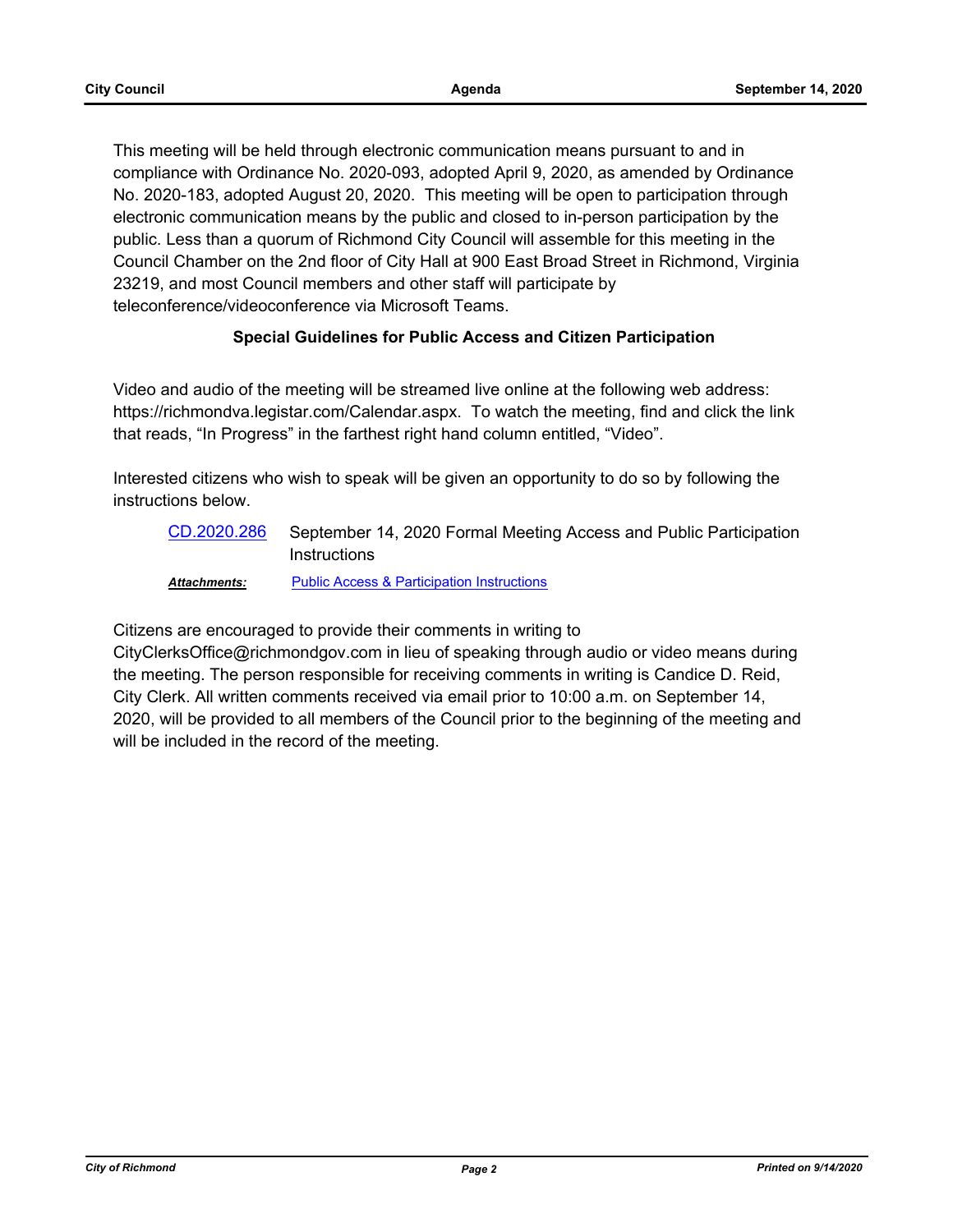#### **Order of Business**

Invocation

To be offered by Pastor Alonza L. Lawrence of Moore Street Missionary Baptist Church

Pledge of Allegiance

Chamber Emergency Evacuation Plan Announcement and Citizen Speaker Guidelines

Roll Call

Action on Appointments and Reappointments

[CD.2020.308](http://richmondva.legistar.com/gateway.aspx?m=l&id=/matter.aspx?key=28302) Board Appointments and Reappointments - September 14, 2020 *Attachments:* [Board Appointments and Reappointments](http://richmondva.legistar.com/gateway.aspx?M=F&ID=580227a8-f3c4-42f3-bb18-cd34d3ce0290.pdf)

Awards and Presentations (Applause permitted during this portion of the meeting only)

Citizen Comment

[CD.2020.303](http://richmondva.legistar.com/gateway.aspx?m=l&id=/matter.aspx?key=28296) September 14, 2020 Citizen Comment Period Speakers List

*Attachments:* [September 14, 2020 Citizen Comment Period Speakers List](http://richmondva.legistar.com/gateway.aspx?M=F&ID=342d62d3-fcb9-4659-91ab-ab404ba9bf67.pdf)

Agenda Review and Amendments

Action Items (Consent Agenda)

Action Items (Regular Agenda and Motions)

Approval of Minutes of Previous Meetings

| CD.2020.293         | July 27, 2020 Informal Meeting Minutes |
|---------------------|----------------------------------------|
| <b>Attachments:</b> | 20200727 Informal Minutes - DRAFT      |
| CD.2020.294         | July 27, 2020 Formal Meeting Minutes   |
| <b>Attachments:</b> | 20200727 Formal Minutes - DRAFT        |
|                     |                                        |
| CD.2020.298         | August 3, 2020 Special Meeting Minutes |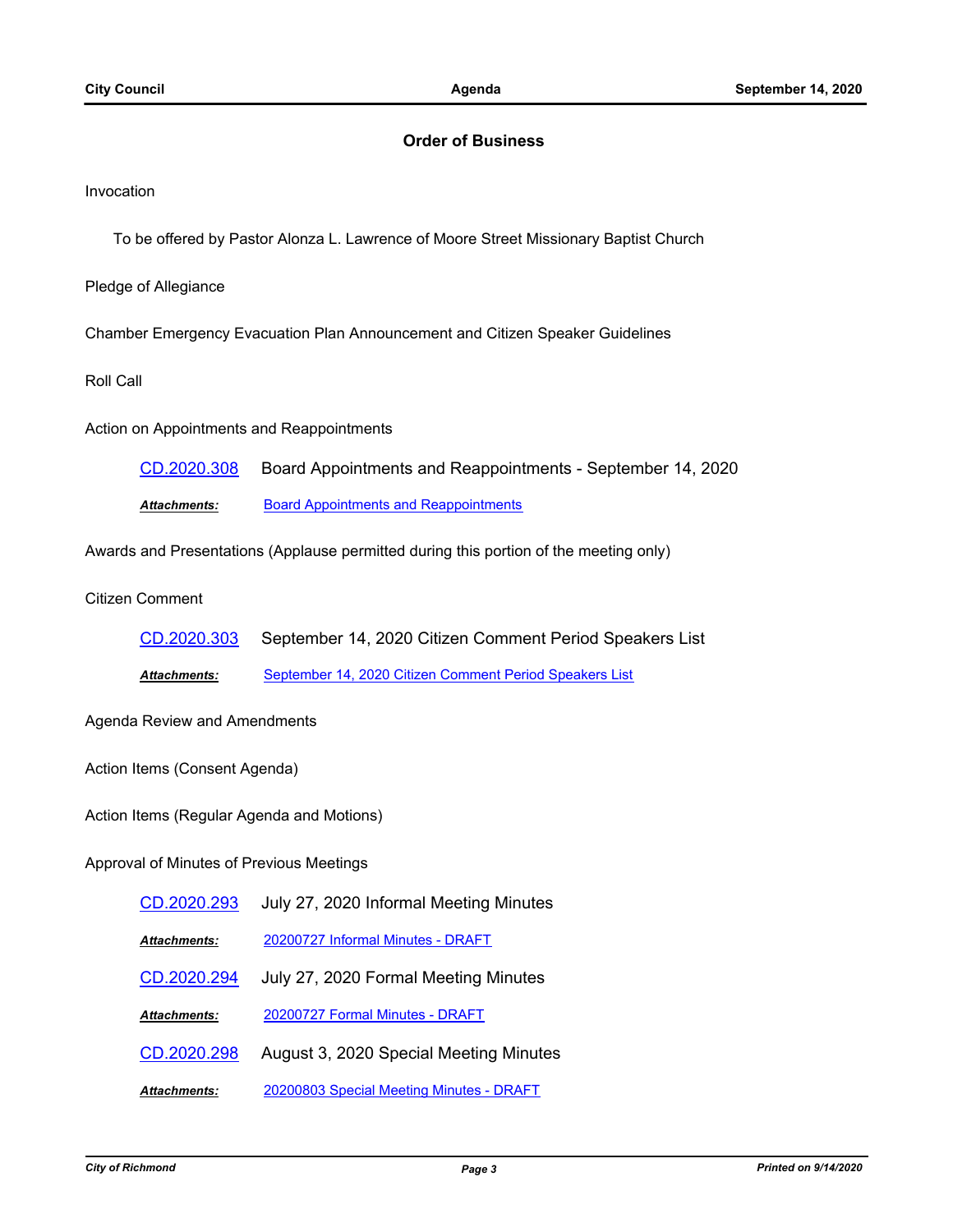| CD.2020.295         | August 10, 2020 Special Meeting Minutes  |
|---------------------|------------------------------------------|
| <b>Attachments:</b> | 20200810 Special Meeting Minutes - DRAFT |
| CD.2020.309         | August 20, 2020 Special Meeting Minutes  |
| <b>Attachments:</b> | 20200820 Special Meeting Minutes - DRAFT |

Introduction of Ordinances and Resolutions

Reports or Announcements by Members of the Council

Adjournment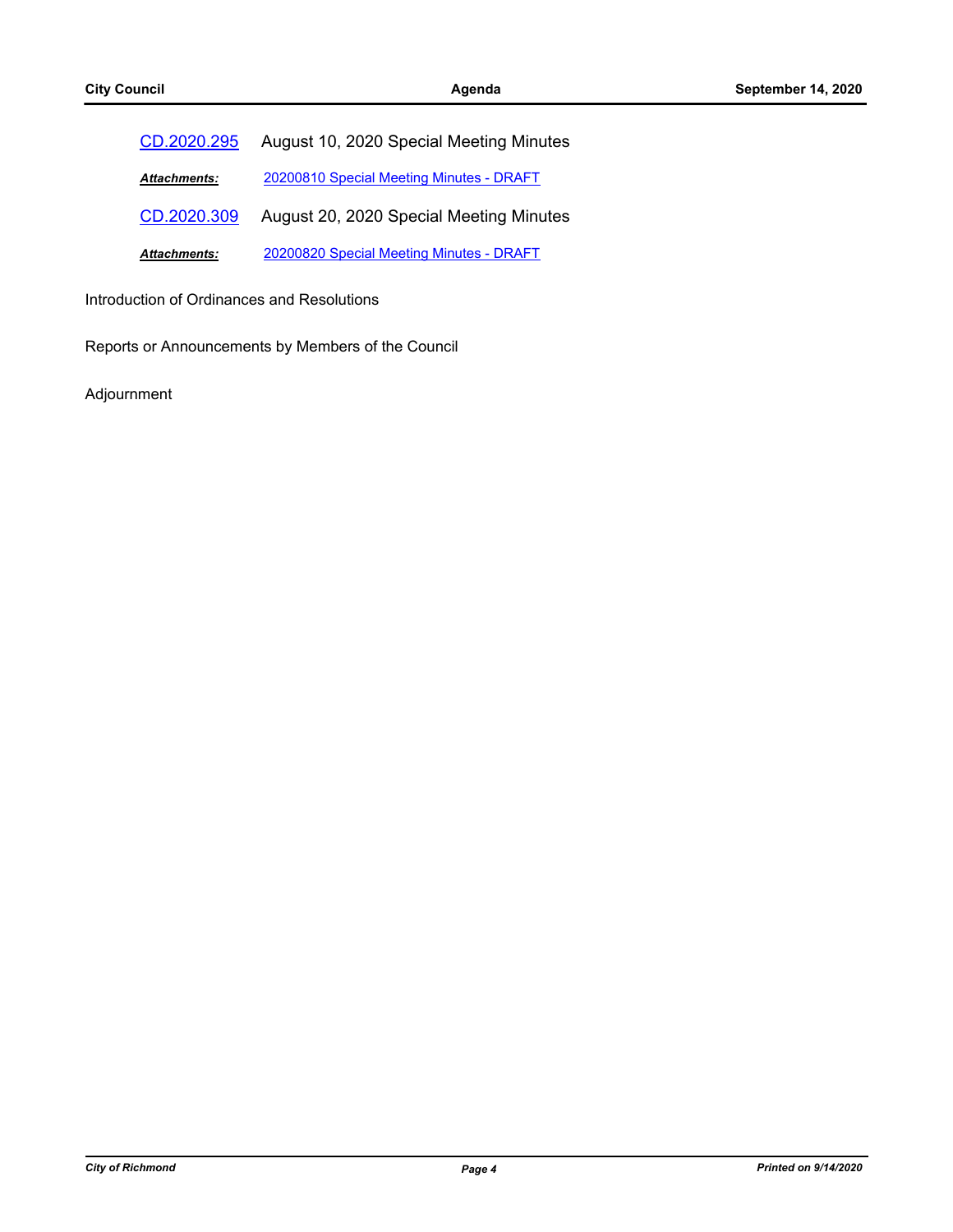City Council is Richmond City's local legislative body and is composed of one council representative elected from each of the city's nine voter districts. Council members are elected to serve a four year term of office. Council elects one of its own to serve as the president and presiding officer for a two year term.

## **Time and Place of Meetings**

The public is invited and encouraged to attend and participate in the City Council meetings. The City Council meets in the City Hall second floor Council Chamber, in informal work session at 4:00 p.m., and in formal session at 6:00 p.m., on the second and fourth Monday during the months of January, February, March, April, May, June and September and only on the second Monday during the months of October, November and December. In the month of July, one such meeting is held on the fourth Monday of the month and in the month of August, no such meetings are held. All meetings of the Council are open to the public.

# **Citizen Comment Period**

The Citizen Comment Period is an opportunity for citizens to address Council concerning the services, policies and affairs of the city and to discuss issues not on the agenda for the business meeting; however, you must schedule your appearance with the Office of the City Clerk no later than 12:00 noon on the date of the meeting. Each speaker is generally allotted three (3) minutes to make comments.

## **Guidelines for Citizen Participation\***

The maximum time allotted to persons speaking to any matter under consideration by the Council shall not exceed thirty (30) minutes for proponents and thirty (30) minutes for opponents.

Speakers should state their full legal name, any organization(s) they represent and any economic or professional relationship(s) that would benefit by the adoption of the paper(s) they are addressing.

Speakers will not be permitted to address or question the Council Chief of Staff, the City Attorney, the City Clerk, or any staff member directly. Questions should be directed to the President who may, at his/her discretion, solicit a response.

Applause is permitted during the "Awards and Presentations" period only.

Persons speaking regarding agenda items are generally limited to three (3) minutes; however, no individual from the public may speak for more than ten (10) minutes total during the business meeting.

Citizens may express their views in writing in lieu of an oral presentation.

Reasonable accommodations will be made for disabled citizens. Citizens are encouraged to contact the City Clerk's Office at 804-646-7955 for a "Request for Reasonable Accommodation" form, which must be completed to receive assistance.

\* The full text of the Council's Rules of Procedure is available on the City Clerk's website at www.richmondgov.com/cityclerk or in the Office of the City Clerk located in City Hall at 900 East Broad Street, Suite 200.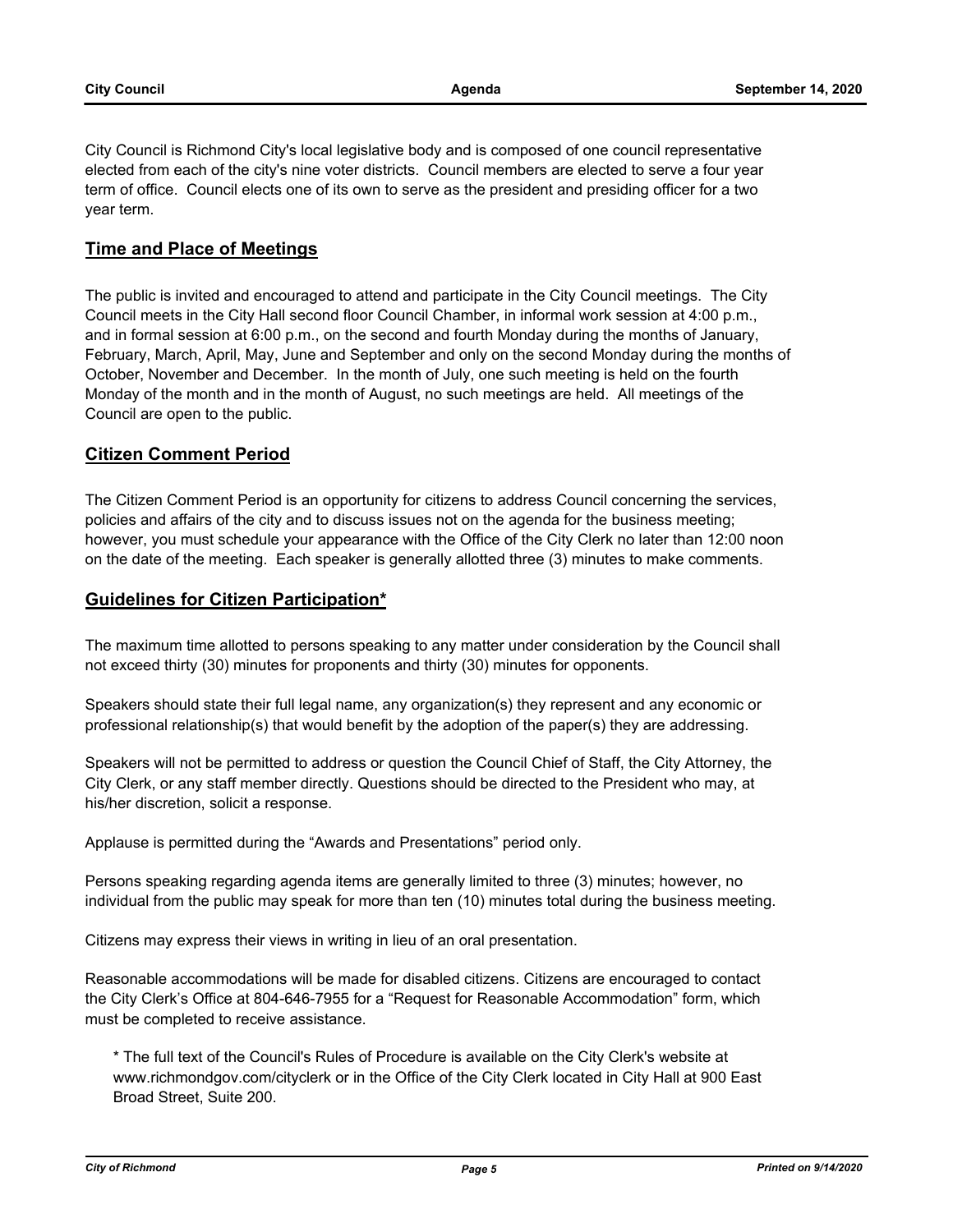# **THE CONSENT AGENDA**

Items listed on the Consent Agenda are considered routine and non-controversial. The Consent Agenda provides a method for the expeditious handling of items that do not require discussion and will be approved unanimously by a single roll-call vote of the Council.

The public may speak to any item on the Consent Agenda when the public comment period is announced by the President.

To rezone certain properties in the areas surrounding the Science Museum of Virginia, Allison Street, and the Virginia Commonwealth University and the Virginia Union University Broad Street Bus Rapid Transit station areas. ORD. [2020-103](http://richmondva.legistar.com/gateway.aspx?m=l&id=/matter.aspx?key=27575) **1.** *Patrons:* Mayor Stoney [PulseRezoning3\\_200902.FINAL](http://richmondva.legistar.com/gateway.aspx?M=F&ID=d4130fbb-7b4b-49bb-8d18-f8d31c68fc08.pdf) [Staff Report](http://richmondva.legistar.com/gateway.aspx?M=F&ID=aa13797f-1830-41ed-82b7-25fd6aa5761d.pdf) [Ord. No. 2020-103](http://richmondva.legistar.com/gateway.aspx?M=F&ID=048e9003-0b78-411a-a24f-a082e2053926.pdf) **[Rezoning Summary](http://richmondva.legistar.com/gateway.aspx?M=F&ID=3f4cba49-0e19-45c8-bae4-e2d6a1be0e6f.pdf) [Sauer Properties Letter of Support](http://richmondva.legistar.com/gateway.aspx?M=F&ID=c5aa77c6-d198-4c61-95ed-2cf5b982bf04.pdf)** [Historic Richmond Email](http://richmondva.legistar.com/gateway.aspx?M=F&ID=70ef83d9-a6ad-494f-b0eb-5b4baae5c8cf.pdf) **[Historic Richmond Letter](http://richmondva.legistar.com/gateway.aspx?M=F&ID=5f5d888f-db94-4a6a-aa5d-507fb44a602f.pdf)** [Carver Area Civic Improvement League Email](http://richmondva.legistar.com/gateway.aspx?M=F&ID=99f15c27-4fd7-41c1-9d00-fbd1bf883e6b.pdf) **[Fan District Association Email](http://richmondva.legistar.com/gateway.aspx?M=F&ID=3ff22086-b983-4540-8d76-88f5c04e6900.pdf)** [Letter of Support\\_Nicholas Smith](http://richmondva.legistar.com/gateway.aspx?M=F&ID=1756dcc0-1d15-4dc7-bffb-7b0b2ed88d52.pdf) [Mike Casey Letter of Support](http://richmondva.legistar.com/gateway.aspx?M=F&ID=439d5562-66a7-4455-9841-b25252f304a1.pdf) **[Preservation Virginia Letter](http://richmondva.legistar.com/gateway.aspx?M=F&ID=4301aa87-7da4-4df0-a10f-f7739a83eadc.pdf)** [West Grace Street Association Letter](http://richmondva.legistar.com/gateway.aspx?M=F&ID=4ba00534-63fc-4029-9575-87e62960fb57.pdf) [Historic Jackson Ward Association Email](http://richmondva.legistar.com/gateway.aspx?M=F&ID=6320a8f6-8d8d-458c-8f6c-7e70ad519781.pdf) Letter of Support Urban Core Construction [Trip Pollard Preservation VA email](http://richmondva.legistar.com/gateway.aspx?M=F&ID=ab0236f8-c052-40eb-8a9d-eca1fe5b335e.pdf) **[Additional Letters of Support](http://richmondva.legistar.com/gateway.aspx?M=F&ID=4cefa515-30ef-44c9-9ee4-12dd5c8e6a33.pdf) [Additional Letters of Opposition](http://richmondva.legistar.com/gateway.aspx?M=F&ID=9cea8277-1d67-480d-af5e-e4f91c3ea78e.pdf)** [Cindy Wofford 9-7-20 #2](http://richmondva.legistar.com/gateway.aspx?M=F&ID=51d578fe-56f2-4f0a-9c02-d2ab37c84f9c.pdf) [Gayle W. Fix 9-8-20](http://richmondva.legistar.com/gateway.aspx?M=F&ID=b1a8891e-96e6-4e5a-81e3-93510cc00168.pdf) [Cindy Wofford 9-8-20](http://richmondva.legistar.com/gateway.aspx?M=F&ID=47c6bf4d-3470-4982-a130-ea3844add8df.pdf) [7 Civic Associations 9-8-20](http://richmondva.legistar.com/gateway.aspx?M=F&ID=b9b6116b-e58f-49d0-826f-737565ec0049.pdf) [Martha Warthen 9-7-20](http://richmondva.legistar.com/gateway.aspx?M=F&ID=401e0724-a8de-43ef-97c1-445c00dedb16.pdf) [Gayle W. Fix 9-8-20](http://richmondva.legistar.com/gateway.aspx?M=F&ID=9c06fab4-edfd-438c-81b2-a40cc50e833f.pdf) *Attachments: To be continued to Monday, September 28, 2020 Companion Paper to Items #2 - Ord. 2020-104 & #3 - Ord. 2020-105*

*Legislative History*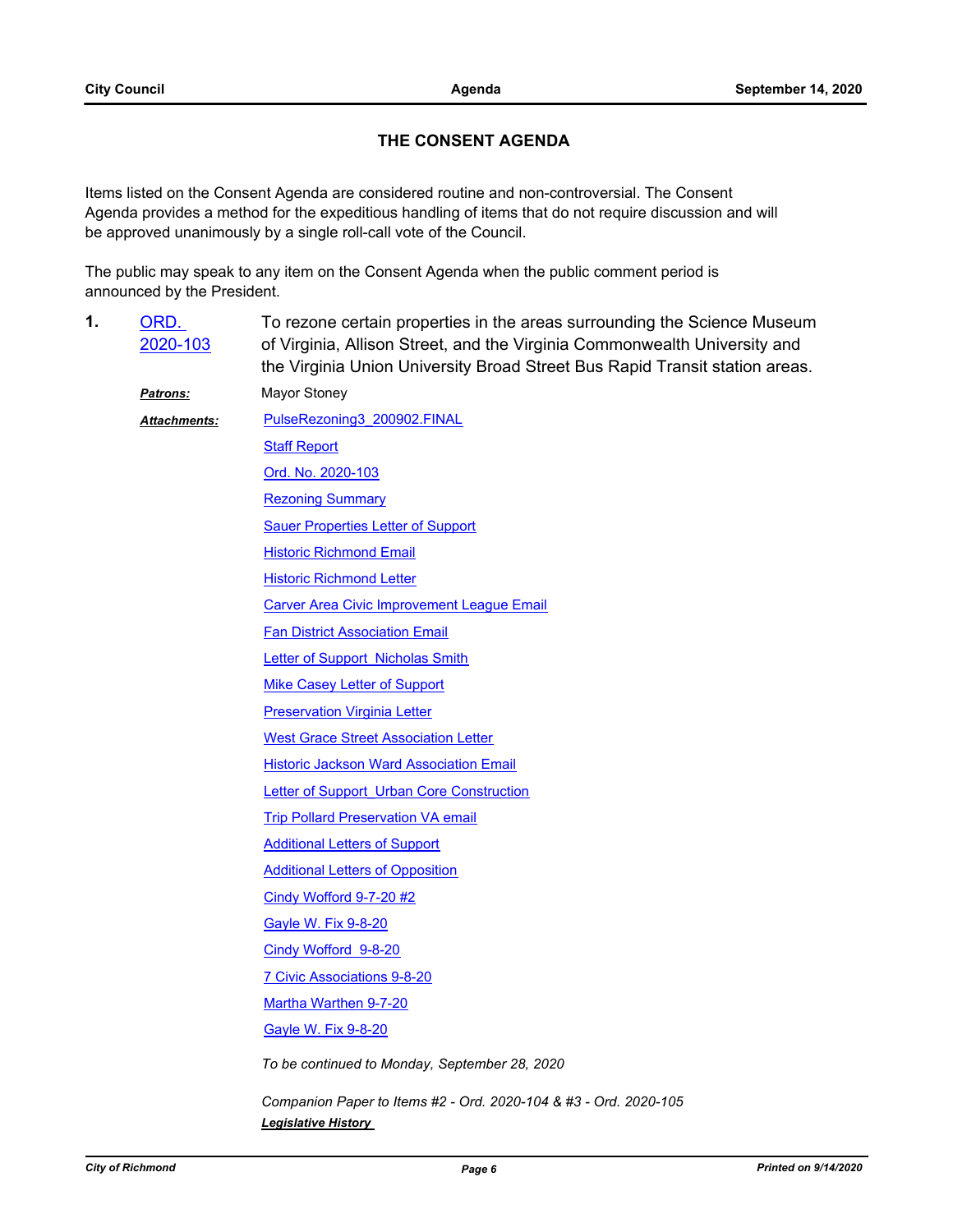| 4/27/20 | City Council               | introduced and referred to the Planning<br>Commission     |
|---------|----------------------------|-----------------------------------------------------------|
| 5/18/20 | <b>Planning Commission</b> | recommended for continuance to the City<br>Council        |
| 5/26/20 | City Council               | continued and referred back to the Planning<br>Commission |
| 6/15/20 | <b>Planning Commission</b> | recommended for continuance to the City<br>Council        |
| 6/22/20 | City Council               | continued and referred back to the Planning<br>Commission |
| 7/20/20 | <b>Planning Commission</b> | recommended for continuance to the City<br>Council        |
| 7/27/20 | City Council               | continued and referred back to the Planning<br>Commission |
| 9/8/20  | <b>Planning Commission</b> | recommended for approval to the City<br>Council           |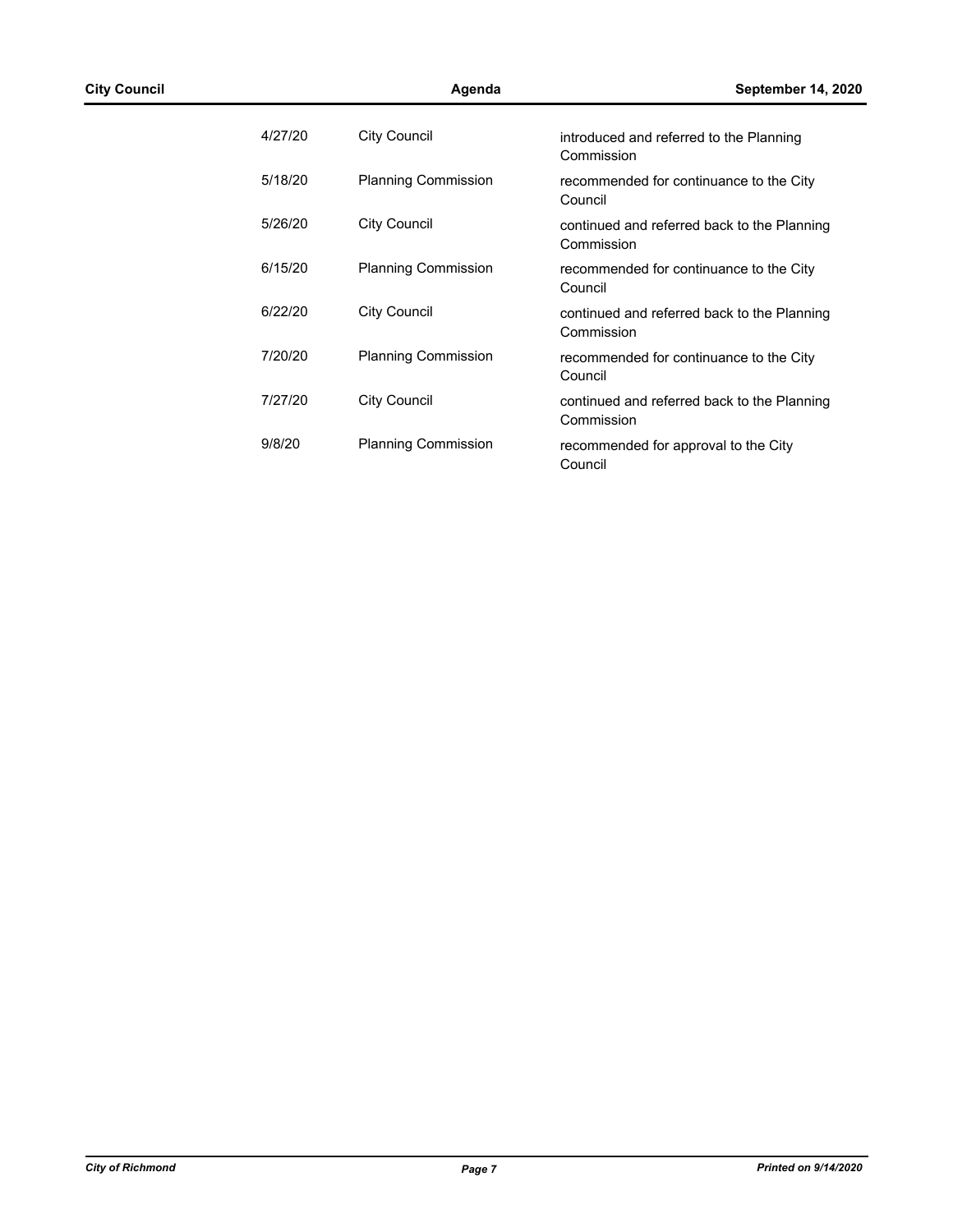| 2. | ORD.<br>2020-104 | To amend the official zoning map for the purpose of designating certain<br>street blocks as "priority streets" and certain street blocks as<br>"street-oriented commercial streets" in the areas surrounding the Science<br>Museum of Virginia, Allison Street, and the Virginia Commonwealth<br>University and the Virginia Union University Broad Street Bus Rapid<br>Transit station areas. |                                       |                                                       |  |  |  |
|----|------------------|------------------------------------------------------------------------------------------------------------------------------------------------------------------------------------------------------------------------------------------------------------------------------------------------------------------------------------------------------------------------------------------------|---------------------------------------|-------------------------------------------------------|--|--|--|
|    | <b>Patrons:</b>  | <b>Mayor Stoney</b>                                                                                                                                                                                                                                                                                                                                                                            |                                       |                                                       |  |  |  |
|    | Attachments:     | PulseRezoning3_200902.FINAL                                                                                                                                                                                                                                                                                                                                                                    |                                       |                                                       |  |  |  |
|    |                  | <b>Staff Report</b>                                                                                                                                                                                                                                                                                                                                                                            |                                       |                                                       |  |  |  |
|    |                  | Ord. No. 2020-104                                                                                                                                                                                                                                                                                                                                                                              |                                       |                                                       |  |  |  |
|    |                  | <b>Rezoning Summary</b>                                                                                                                                                                                                                                                                                                                                                                        |                                       |                                                       |  |  |  |
|    |                  | <b>Sauer Properties Letter of Support</b>                                                                                                                                                                                                                                                                                                                                                      |                                       |                                                       |  |  |  |
|    |                  |                                                                                                                                                                                                                                                                                                                                                                                                | <b>Historic Richmond Letter</b>       |                                                       |  |  |  |
|    |                  |                                                                                                                                                                                                                                                                                                                                                                                                | <b>Historic Richmond Email</b>        |                                                       |  |  |  |
|    |                  |                                                                                                                                                                                                                                                                                                                                                                                                | <b>Fan District Association Email</b> |                                                       |  |  |  |
|    |                  |                                                                                                                                                                                                                                                                                                                                                                                                | Letter of Support Nicholas Smith      |                                                       |  |  |  |
|    |                  | <b>Mike Casey Letter of Support</b>                                                                                                                                                                                                                                                                                                                                                            |                                       |                                                       |  |  |  |
|    |                  |                                                                                                                                                                                                                                                                                                                                                                                                | <b>Preservation Virginia Letter</b>   |                                                       |  |  |  |
|    |                  | <b>West Grace Street Association Letter</b>                                                                                                                                                                                                                                                                                                                                                    |                                       |                                                       |  |  |  |
|    |                  | <b>Carver Area Civic Improvement League Email</b>                                                                                                                                                                                                                                                                                                                                              |                                       |                                                       |  |  |  |
|    |                  | <b>Historic Jackson Ward Association Email</b>                                                                                                                                                                                                                                                                                                                                                 |                                       |                                                       |  |  |  |
|    |                  | <b>Letter of Support Urban Core Construction</b>                                                                                                                                                                                                                                                                                                                                               |                                       |                                                       |  |  |  |
|    |                  | <b>Trip Pollard Preservation VA email</b>                                                                                                                                                                                                                                                                                                                                                      |                                       |                                                       |  |  |  |
|    |                  | <b>Additional Letters of Opposition</b>                                                                                                                                                                                                                                                                                                                                                        |                                       |                                                       |  |  |  |
|    |                  | <b>Additional Letters of Support</b>                                                                                                                                                                                                                                                                                                                                                           |                                       |                                                       |  |  |  |
|    |                  | <b>Gayle W. Fix 9-8-20</b>                                                                                                                                                                                                                                                                                                                                                                     |                                       |                                                       |  |  |  |
|    |                  | Cindy Wofford 9-7-20 #2                                                                                                                                                                                                                                                                                                                                                                        |                                       |                                                       |  |  |  |
|    |                  | Cindy Wofford 9-8-20                                                                                                                                                                                                                                                                                                                                                                           |                                       |                                                       |  |  |  |
|    |                  | 7 Civic Associations 9-8-20                                                                                                                                                                                                                                                                                                                                                                    |                                       |                                                       |  |  |  |
|    |                  | Martha Warthen 9-7-20                                                                                                                                                                                                                                                                                                                                                                          |                                       |                                                       |  |  |  |
|    |                  | <b>Gayle W. Fix 9-8-20</b>                                                                                                                                                                                                                                                                                                                                                                     |                                       |                                                       |  |  |  |
|    |                  | To be continued to Monday, September 28, 2020                                                                                                                                                                                                                                                                                                                                                  |                                       |                                                       |  |  |  |
|    |                  | Companion Paper to Items #1 - Ord. 2020-103 & #3 - Ord. 2020-105<br><b>Legislative History</b>                                                                                                                                                                                                                                                                                                 |                                       |                                                       |  |  |  |
|    |                  | 4/27/20                                                                                                                                                                                                                                                                                                                                                                                        | <b>City Council</b>                   | introduced and referred to the Planning<br>Commission |  |  |  |
|    |                  | 5/18/20                                                                                                                                                                                                                                                                                                                                                                                        | <b>Planning Commission</b>            | recommended for continuance to the City<br>Council    |  |  |  |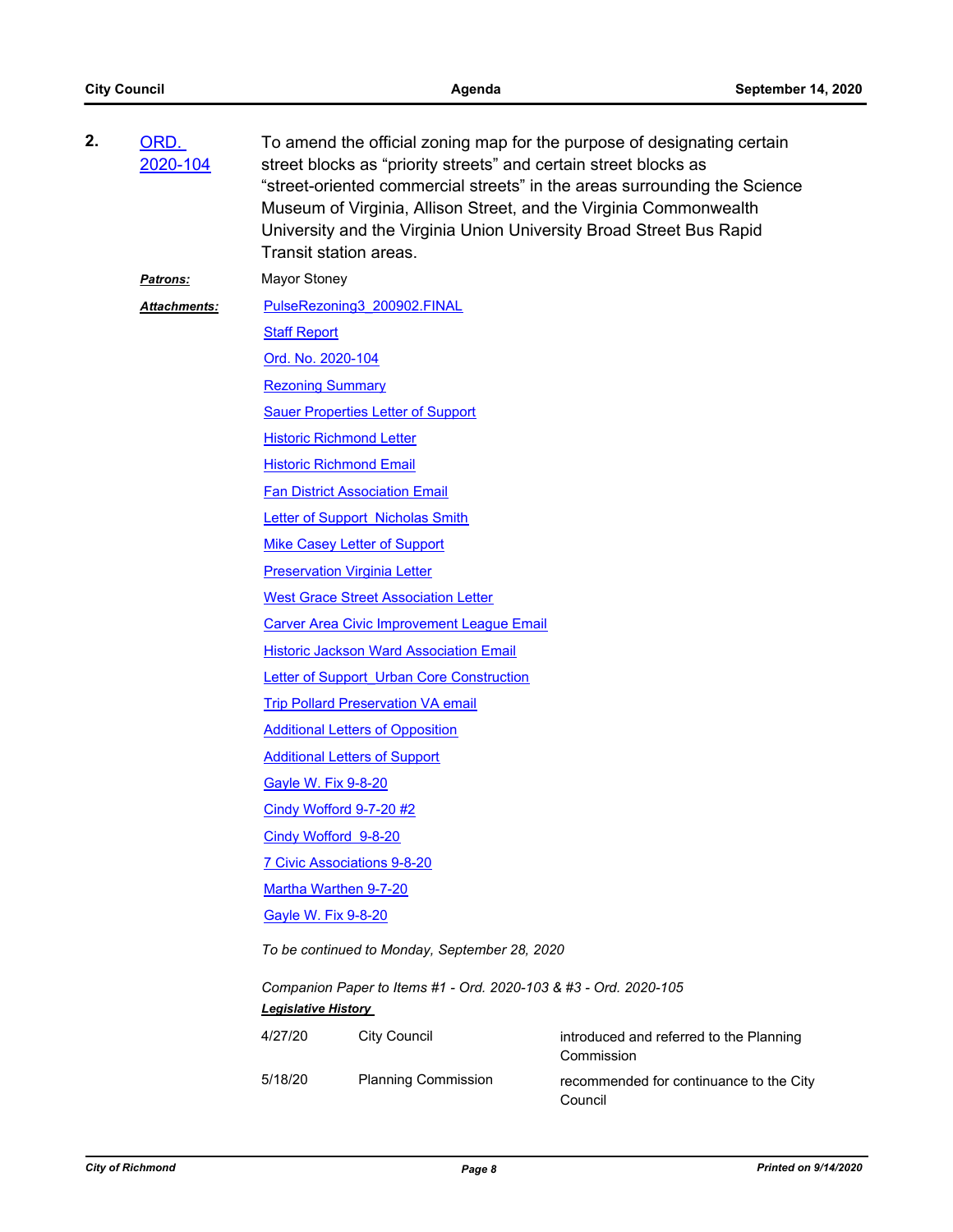| 5/26/20 | City Council               | continued and referred back to the Planning<br>Commission |
|---------|----------------------------|-----------------------------------------------------------|
| 6/15/20 | <b>Planning Commission</b> | recommended for continuance to the City<br>Council        |
| 6/22/20 | City Council               | continued and referred back to the Planning<br>Commission |
| 7/20/20 | <b>Planning Commission</b> | recommended for continuance to the City<br>Council        |
| 7/27/20 | City Council               | continued and referred back to the Planning<br>Commission |
| 9/8/20  | <b>Planning Commission</b> | recommended for approval to the City<br>Council           |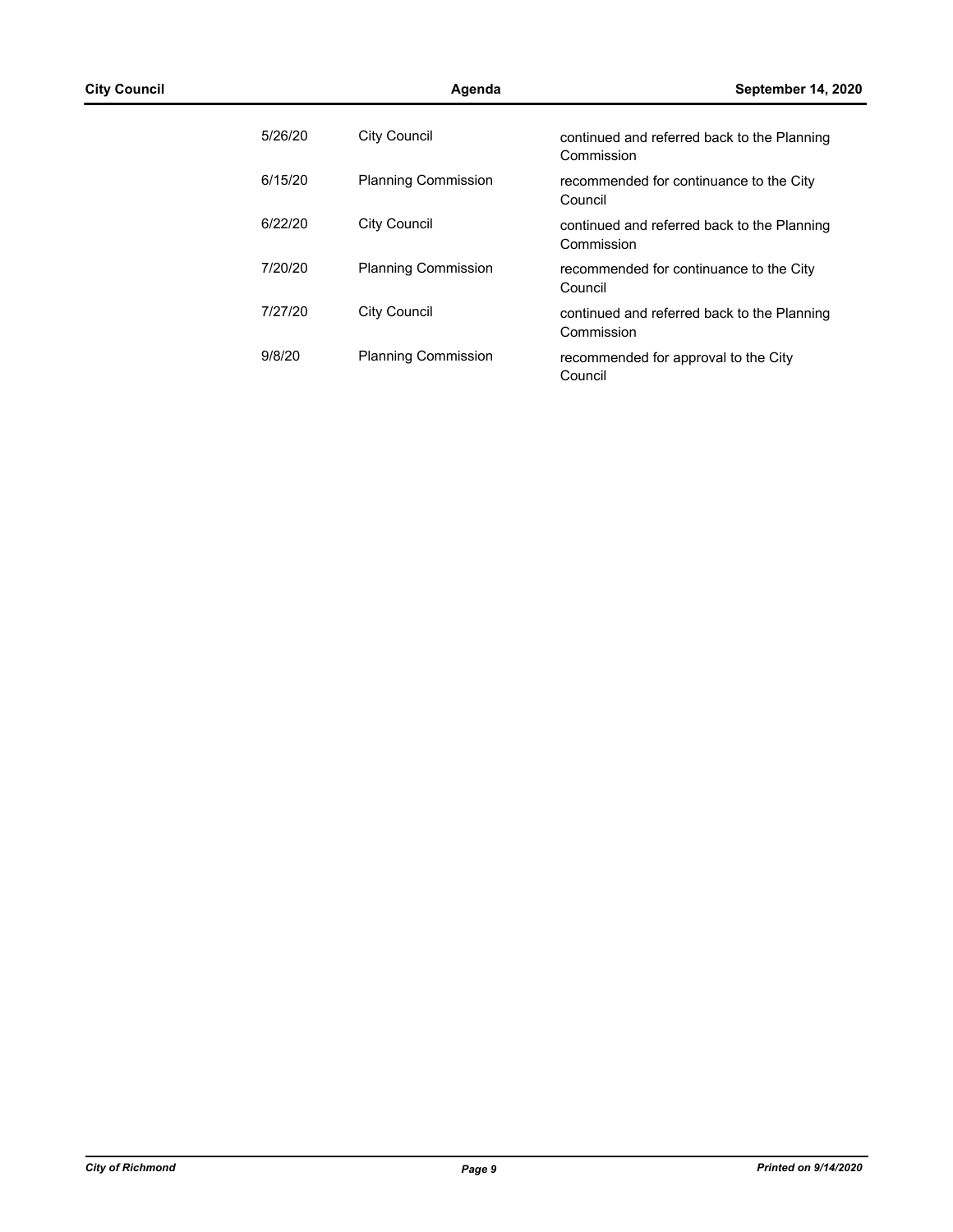| 3. | ORD.<br>2020-105    | To amend and reordain City Code §§ 30-433.2 (concerning parking lots in<br>the UB Urban Business District, 30-440.3 (concerning yards in the B-4<br>Central Business District), 30-446.2 (concerning parking lots in the B-7<br>Mixed-Use Business District), and 30-950.2-30-950.5 (concerning Plan of<br>Development Overlays), for the purpose of implementing the<br>recommendations of the adopted Pulse Corridor Plan. |                                                                 |                                                    |  |  |  |
|----|---------------------|------------------------------------------------------------------------------------------------------------------------------------------------------------------------------------------------------------------------------------------------------------------------------------------------------------------------------------------------------------------------------------------------------------------------------|-----------------------------------------------------------------|----------------------------------------------------|--|--|--|
|    | <b>Patrons:</b>     | Mayor Stoney                                                                                                                                                                                                                                                                                                                                                                                                                 |                                                                 |                                                    |  |  |  |
|    | <b>Attachments:</b> | PulseRezoning3 200902.FINAL                                                                                                                                                                                                                                                                                                                                                                                                  |                                                                 |                                                    |  |  |  |
|    |                     | Ord. No. 2020-105                                                                                                                                                                                                                                                                                                                                                                                                            |                                                                 |                                                    |  |  |  |
|    |                     | CPC Staff Report - ORD. 2020-105                                                                                                                                                                                                                                                                                                                                                                                             |                                                                 |                                                    |  |  |  |
|    |                     | <b>Rezoning Summary</b>                                                                                                                                                                                                                                                                                                                                                                                                      |                                                                 |                                                    |  |  |  |
|    |                     |                                                                                                                                                                                                                                                                                                                                                                                                                              | <b>Sauer Properties Letter of Support</b>                       |                                                    |  |  |  |
|    |                     |                                                                                                                                                                                                                                                                                                                                                                                                                              | <b>Historic Richmond Letter</b>                                 |                                                    |  |  |  |
|    |                     |                                                                                                                                                                                                                                                                                                                                                                                                                              | <b>Historic Richmond Email</b>                                  |                                                    |  |  |  |
|    |                     |                                                                                                                                                                                                                                                                                                                                                                                                                              | <b>Fan District Association Email</b>                           |                                                    |  |  |  |
|    |                     | Letter of Support Nicholas Smith                                                                                                                                                                                                                                                                                                                                                                                             |                                                                 |                                                    |  |  |  |
|    |                     | <b>Mike Casey Letter of Support</b>                                                                                                                                                                                                                                                                                                                                                                                          |                                                                 |                                                    |  |  |  |
|    |                     | <b>Preservation Virginia Letter</b>                                                                                                                                                                                                                                                                                                                                                                                          |                                                                 |                                                    |  |  |  |
|    |                     | <b>West Grace Street Association Letter</b>                                                                                                                                                                                                                                                                                                                                                                                  |                                                                 |                                                    |  |  |  |
|    |                     | <b>Carver Area Civic Improvement League Email</b>                                                                                                                                                                                                                                                                                                                                                                            |                                                                 |                                                    |  |  |  |
|    |                     | <b>Historic Jackson Ward Association Email</b>                                                                                                                                                                                                                                                                                                                                                                               |                                                                 |                                                    |  |  |  |
|    |                     | <b>Letter of Support Urban Core Construction</b>                                                                                                                                                                                                                                                                                                                                                                             |                                                                 |                                                    |  |  |  |
|    |                     | <b>Trip Pollard Preservation VA email</b>                                                                                                                                                                                                                                                                                                                                                                                    |                                                                 |                                                    |  |  |  |
|    |                     | <b>Additional Letters of Support</b>                                                                                                                                                                                                                                                                                                                                                                                         |                                                                 |                                                    |  |  |  |
|    |                     |                                                                                                                                                                                                                                                                                                                                                                                                                              | <b>Additional Letters of Opposition</b>                         |                                                    |  |  |  |
|    |                     | <b>Gayle W. Fix 9-8-20</b>                                                                                                                                                                                                                                                                                                                                                                                                   |                                                                 |                                                    |  |  |  |
|    |                     |                                                                                                                                                                                                                                                                                                                                                                                                                              | Cindy Wofford 9-7-20 #2                                         |                                                    |  |  |  |
|    |                     |                                                                                                                                                                                                                                                                                                                                                                                                                              | Cindy Wofford 9-8-20                                            |                                                    |  |  |  |
|    |                     |                                                                                                                                                                                                                                                                                                                                                                                                                              | Martha Warthen 9-7-20                                           |                                                    |  |  |  |
|    |                     | <b>Gayle W. Fix 9-8-20</b>                                                                                                                                                                                                                                                                                                                                                                                                   |                                                                 |                                                    |  |  |  |
|    |                     |                                                                                                                                                                                                                                                                                                                                                                                                                              | 7 Civic Associations 9-8-20                                     |                                                    |  |  |  |
|    |                     | To be amended and continued to Monday, September 28, 2020                                                                                                                                                                                                                                                                                                                                                                    |                                                                 |                                                    |  |  |  |
|    |                     | <b>Legislative History</b>                                                                                                                                                                                                                                                                                                                                                                                                   | Companion Paper to Items #1 - Ord. 2020-103 & 2 - Ord. 2020-104 |                                                    |  |  |  |
|    |                     | 4/27/20                                                                                                                                                                                                                                                                                                                                                                                                                      | <b>City Council</b>                                             | introduced and referred to the Planning            |  |  |  |
|    |                     |                                                                                                                                                                                                                                                                                                                                                                                                                              |                                                                 | Commission                                         |  |  |  |
|    |                     | 5/18/20                                                                                                                                                                                                                                                                                                                                                                                                                      | <b>Planning Commission</b>                                      | recommended for continuance to the City<br>Council |  |  |  |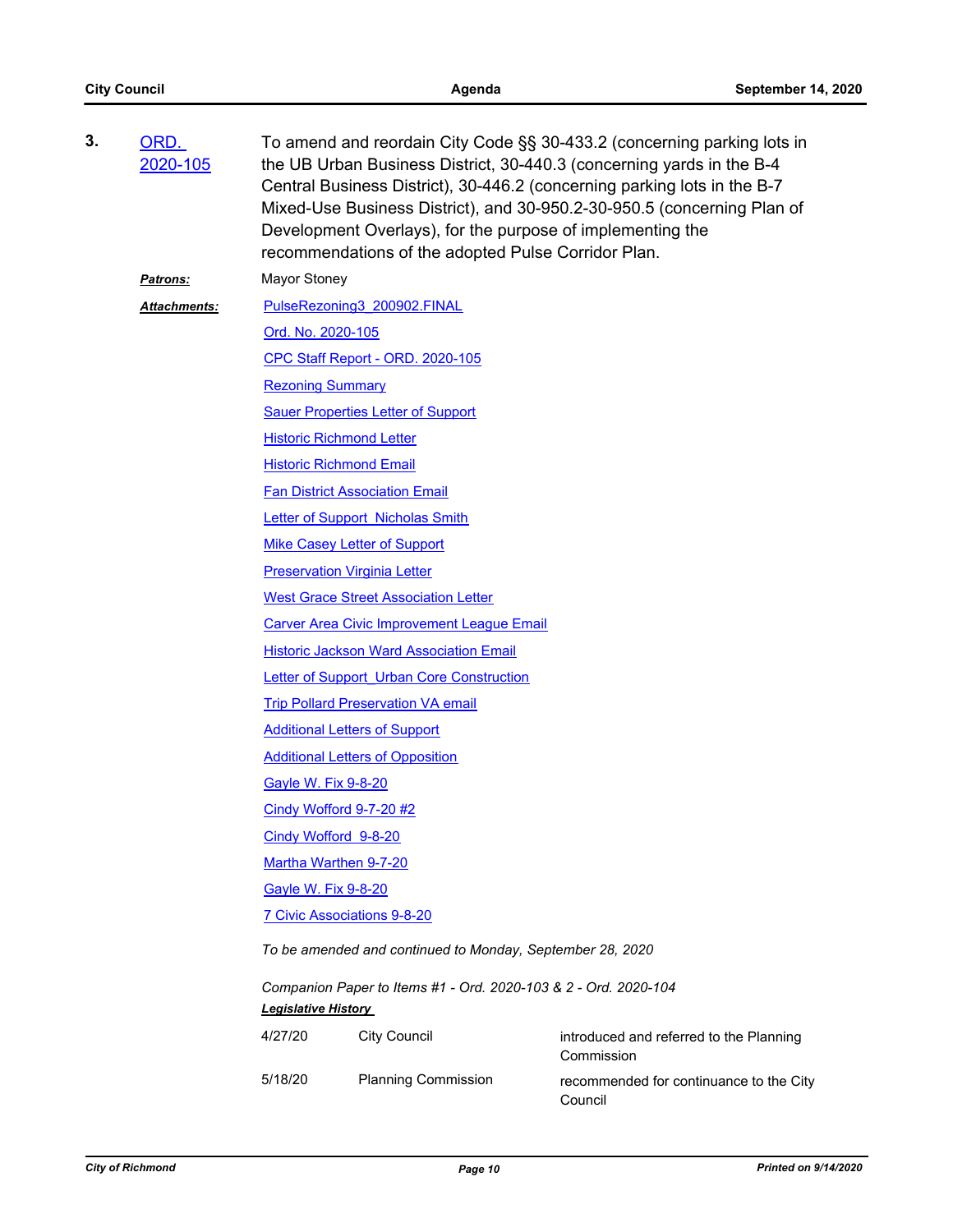|    | <b>City Council</b> |                            | Agenda                     |                                                                                                                                                                                                                                                                                                                                                                                                                                                                                                                                                                                                                |
|----|---------------------|----------------------------|----------------------------|----------------------------------------------------------------------------------------------------------------------------------------------------------------------------------------------------------------------------------------------------------------------------------------------------------------------------------------------------------------------------------------------------------------------------------------------------------------------------------------------------------------------------------------------------------------------------------------------------------------|
|    |                     | 5/26/20                    | <b>City Council</b>        | continued and referred back to the Planning<br>Commission                                                                                                                                                                                                                                                                                                                                                                                                                                                                                                                                                      |
|    |                     | 6/15/20                    | <b>Planning Commission</b> | recommended for continuance to the City<br>Council                                                                                                                                                                                                                                                                                                                                                                                                                                                                                                                                                             |
|    |                     | 6/22/20                    | <b>City Council</b>        | continued and referred back to the Planning<br>Commission                                                                                                                                                                                                                                                                                                                                                                                                                                                                                                                                                      |
|    |                     | 7/20/20                    | <b>Planning Commission</b> | recommended for continuance to the City<br>Council                                                                                                                                                                                                                                                                                                                                                                                                                                                                                                                                                             |
|    |                     | 7/27/20                    | <b>City Council</b>        | continued and referred back to the Planning<br>Commission                                                                                                                                                                                                                                                                                                                                                                                                                                                                                                                                                      |
|    |                     | 9/8/20                     | <b>Planning Commission</b> | recommended for approval with amendments                                                                                                                                                                                                                                                                                                                                                                                                                                                                                                                                                                       |
| 4. | ORD.<br>2020-165    |                            |                            | To authorize the Chief Administrative Officer to accept funds in the amount<br>of \$477,498.00 from the United States Department of Justice, Office of<br>Justice Programs, and to appropriate the increase to the Fiscal Year<br>2020-2021 Special Fund Budget by increasing estimated revenues and<br>the amount appropriated to the Department of Police's special fund by<br>\$477,498.00 for the purpose of providing funding for COVID-19 pandemic<br>response programs, projects, and services by the Department of Police,<br>the Richmond Sheriff's Office, and the Commonwealth's Attorney's Office. |
|    | Patrons:            | Mayor Stoney               |                            |                                                                                                                                                                                                                                                                                                                                                                                                                                                                                                                                                                                                                |
|    | Attachments:        | Ord. No. 2020-165          |                            |                                                                                                                                                                                                                                                                                                                                                                                                                                                                                                                                                                                                                |
|    |                     | <b>Legislative History</b> |                            |                                                                                                                                                                                                                                                                                                                                                                                                                                                                                                                                                                                                                |
|    |                     | 7/27/20                    | <b>City Council</b>        | introduced and referred to the City Council                                                                                                                                                                                                                                                                                                                                                                                                                                                                                                                                                                    |
| 5. | ORD.<br>2020-166    |                            |                            | To authorize the Chief Administrative Officer to accept grant funds in the<br>amount of \$79,779.52 from the Virginia Department of Conservation and<br>Recreation, and to appropriate the funds received to the Fiscal Year<br>2020-21 Special Fund Budget by increasing estimated revenues and the<br>amount appropriated to the Department of Parks, Recreation and<br>Community Facilities' special fund by \$79,779.52 for the purpose of<br>funding the construction of the Pump House Trail extension.                                                                                                  |
|    | Patrons:            | Mayor Stoney               |                            |                                                                                                                                                                                                                                                                                                                                                                                                                                                                                                                                                                                                                |
|    | Attachments:        | Ord. No. 2020-166          |                            |                                                                                                                                                                                                                                                                                                                                                                                                                                                                                                                                                                                                                |
|    |                     | Legislative History        |                            |                                                                                                                                                                                                                                                                                                                                                                                                                                                                                                                                                                                                                |
|    |                     | 7/27/20                    | <b>City Council</b>        | introduced and referred to the City Council                                                                                                                                                                                                                                                                                                                                                                                                                                                                                                                                                                    |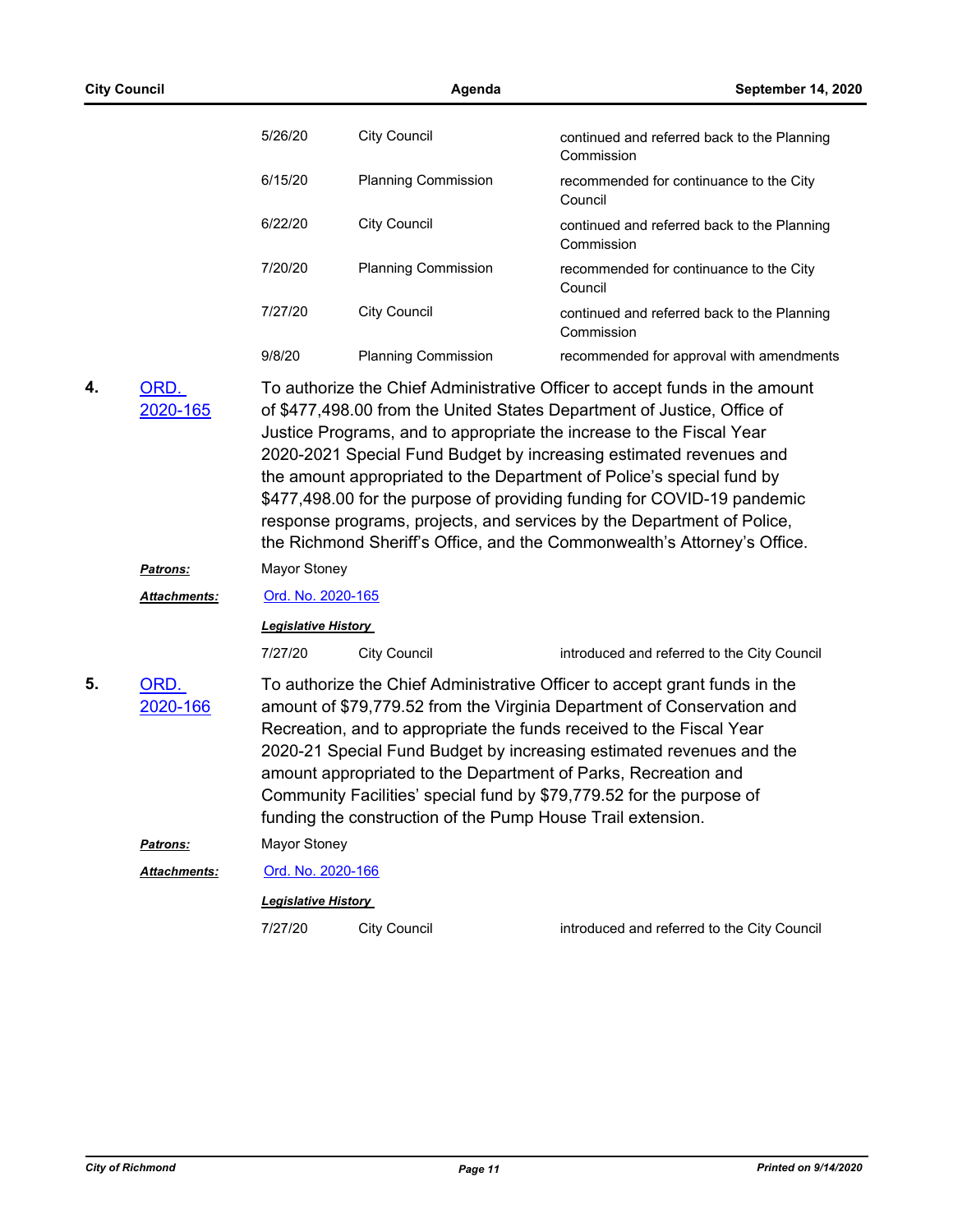| 6. | ORD.<br>2020-167    | To amend City Code §§ 10-79, concerning the award of franchises and<br>permits to operators of emergency medical service vehicles, 10-80,<br>concerning the responsibility of authorized providers to respond to the<br>City's centralized dispatch center, and 10-83, concerning the suspension<br>of authorization to operate emergency medical service vehicles, to make<br>modifications to the City's regulations governing the operation of<br>emergency medical service vehicles in the city. (As Amended) |                                            |                                                                           |  |  |
|----|---------------------|-------------------------------------------------------------------------------------------------------------------------------------------------------------------------------------------------------------------------------------------------------------------------------------------------------------------------------------------------------------------------------------------------------------------------------------------------------------------------------------------------------------------|--------------------------------------------|---------------------------------------------------------------------------|--|--|
|    | <b>Patrons:</b>     | Mayor Stoney                                                                                                                                                                                                                                                                                                                                                                                                                                                                                                      |                                            |                                                                           |  |  |
|    | <b>Attachments:</b> |                                                                                                                                                                                                                                                                                                                                                                                                                                                                                                                   | Ord. No. 2020-167 - Amended 20200820       |                                                                           |  |  |
|    |                     |                                                                                                                                                                                                                                                                                                                                                                                                                                                                                                                   | 20200820 Amendment of Ord. No. 2020-167    |                                                                           |  |  |
|    |                     |                                                                                                                                                                                                                                                                                                                                                                                                                                                                                                                   | Companion Paper to Item #7 - Ord. 2020-168 |                                                                           |  |  |
|    |                     | <b>Legislative History</b>                                                                                                                                                                                                                                                                                                                                                                                                                                                                                        |                                            |                                                                           |  |  |
|    |                     | 7/27/20                                                                                                                                                                                                                                                                                                                                                                                                                                                                                                           | <b>City Council</b>                        | introduced and referred to the Public Safety<br><b>Standing Committee</b> |  |  |
|    |                     | 7/28/20                                                                                                                                                                                                                                                                                                                                                                                                                                                                                                           | <b>Public Safety Standing</b><br>Committee | recommended for approval to the City<br>Council                           |  |  |
|    |                     | 8/20/20                                                                                                                                                                                                                                                                                                                                                                                                                                                                                                           | <b>City Council</b>                        | amended and continued to the City Council                                 |  |  |
| 7. | ORD.<br>2020-168    | To grant to Med-Trans Corporation a permit for the operation of rotary-wing<br>emergency medical services vehicles in the city to provide<br>[non-emergency] emergency aeromedical services, upon certain terms and<br>conditions. (As Amended)                                                                                                                                                                                                                                                                   |                                            |                                                                           |  |  |
|    | Patrons:            |                                                                                                                                                                                                                                                                                                                                                                                                                                                                                                                   | Mayor Stoney (By Request)                  |                                                                           |  |  |
|    | Attachments:        | Ord. No. 2020-168 - Amended 20200820                                                                                                                                                                                                                                                                                                                                                                                                                                                                              |                                            |                                                                           |  |  |
|    |                     | 20200820 Amendment of Ord. No. 2020-168                                                                                                                                                                                                                                                                                                                                                                                                                                                                           |                                            |                                                                           |  |  |
|    |                     | Companion Paper to Item #6 - Ord. 2020-167                                                                                                                                                                                                                                                                                                                                                                                                                                                                        |                                            |                                                                           |  |  |
|    |                     | Legislative History                                                                                                                                                                                                                                                                                                                                                                                                                                                                                               |                                            |                                                                           |  |  |
|    |                     | 7/27/20                                                                                                                                                                                                                                                                                                                                                                                                                                                                                                           | <b>City Council</b>                        | introduced and referred to the Public Safety<br><b>Standing Committee</b> |  |  |
|    |                     | 7/28/20                                                                                                                                                                                                                                                                                                                                                                                                                                                                                                           | <b>Public Safety Standing</b><br>Committee | recommended for approval to the City<br>Council                           |  |  |
|    |                     | 8/20/20                                                                                                                                                                                                                                                                                                                                                                                                                                                                                                           | <b>City Council</b>                        | amended and continued to the City Council                                 |  |  |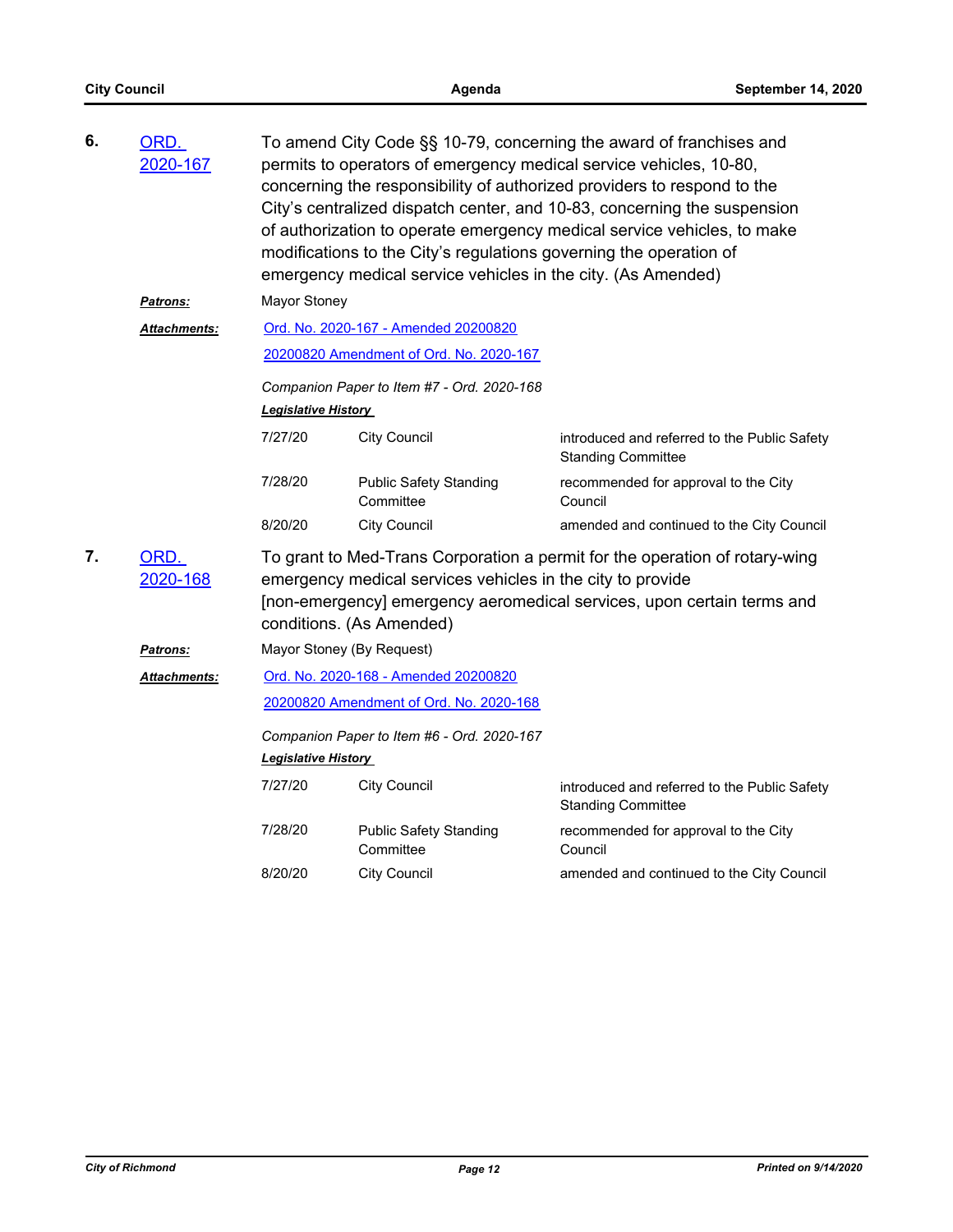| 8. | ORD.<br>2020-169    | To amend Ord. No. 2019-084, adopted Apr. 8, 2019, as previously<br>amended by Ord. No. 2020-040, adopted Feb. 24, 2020, which declared<br>that a public necessity exists and to authorize the acquisition of certain fee<br>simple interests and easements for the public purpose of constructing<br>multimodal transportation and drainage improvements along Hull Street<br>Road between its intersection with Hey Road and its intersection with<br>Warwick Road, to authorize the acquisition of additional fee simple and<br>easement interests for the project. |                            |                                                       |  |
|----|---------------------|-----------------------------------------------------------------------------------------------------------------------------------------------------------------------------------------------------------------------------------------------------------------------------------------------------------------------------------------------------------------------------------------------------------------------------------------------------------------------------------------------------------------------------------------------------------------------|----------------------------|-------------------------------------------------------|--|
|    | <b>Patrons:</b>     | Mayor Stoney                                                                                                                                                                                                                                                                                                                                                                                                                                                                                                                                                          |                            |                                                       |  |
|    | <b>Attachments:</b> | <b>Staff Report</b>                                                                                                                                                                                                                                                                                                                                                                                                                                                                                                                                                   |                            |                                                       |  |
|    |                     | Ord. No. 2020-169                                                                                                                                                                                                                                                                                                                                                                                                                                                                                                                                                     |                            |                                                       |  |
|    |                     | Map                                                                                                                                                                                                                                                                                                                                                                                                                                                                                                                                                                   |                            |                                                       |  |
|    |                     | <b>Legislative History</b>                                                                                                                                                                                                                                                                                                                                                                                                                                                                                                                                            |                            |                                                       |  |
|    |                     | 7/27/20                                                                                                                                                                                                                                                                                                                                                                                                                                                                                                                                                               | <b>City Council</b>        | introduced and referred to the Planning<br>Commission |  |
|    |                     | 8/3/20                                                                                                                                                                                                                                                                                                                                                                                                                                                                                                                                                                | <b>Planning Commission</b> | recommended for approval to the City<br>Council       |  |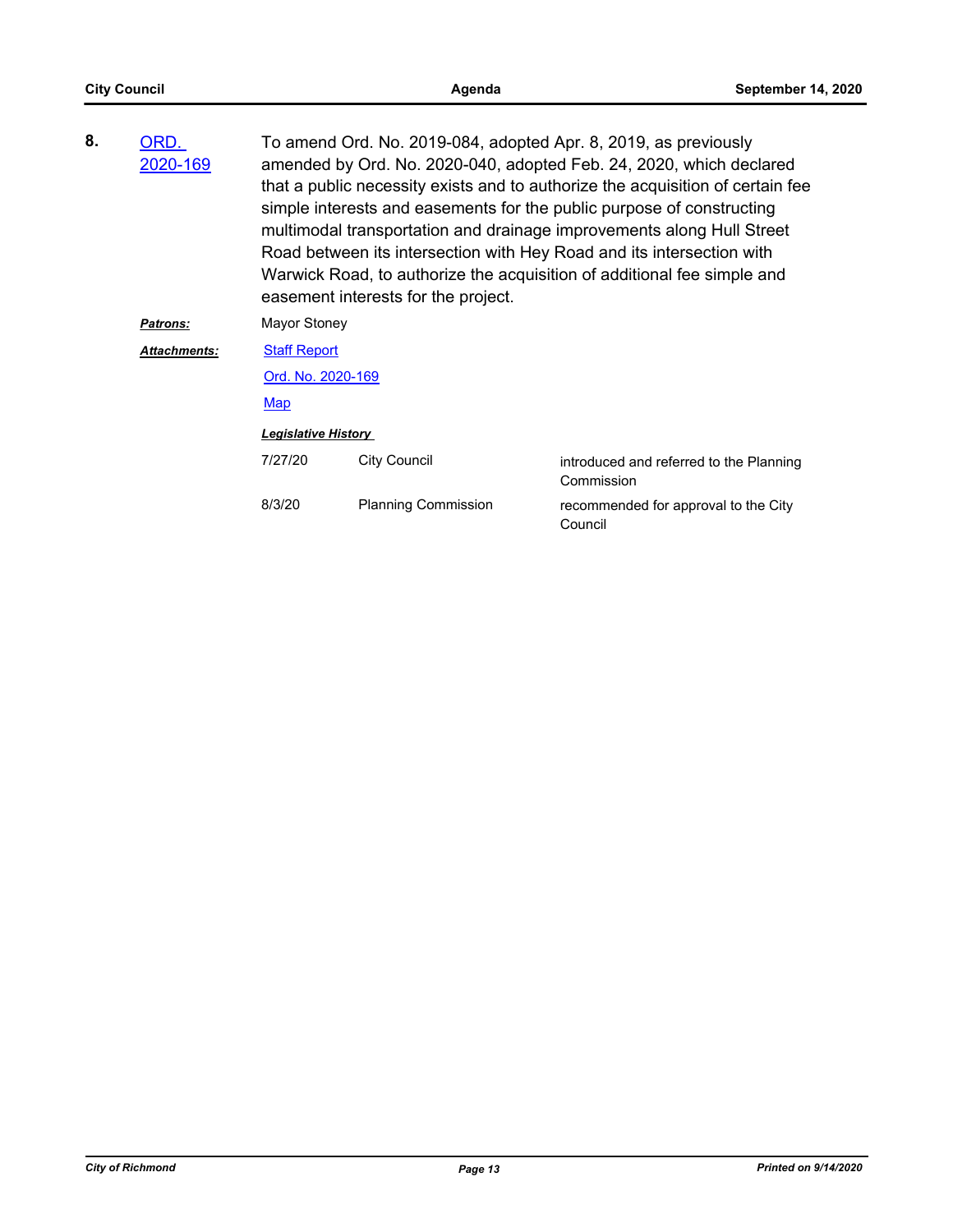| 9. | ORD.                |                                                                     |                                                | To amend and reordain City Code §§ 30-402.2, concerning permitted             |  |  |
|----|---------------------|---------------------------------------------------------------------|------------------------------------------------|-------------------------------------------------------------------------------|--|--|
|    | 2020-171            |                                                                     |                                                | accessory uses and structures, 30-413.15, concerning yards, 30-419.2,         |  |  |
|    |                     |                                                                     |                                                | concerning permitted principal uses, 30-419.3, concerning permitted           |  |  |
|    |                     |                                                                     |                                                | principal uses on corner lots, 30-419.4, concerning permitted accessory       |  |  |
|    |                     |                                                                     |                                                | uses and structures, 30-420.5, concerning yards, 30-424.5, concerning         |  |  |
|    |                     |                                                                     |                                                | yards, 30-426.5, concerning yards, 30-428.6, concerning yards, 30-430.5,      |  |  |
|    |                     |                                                                     |                                                | concerning yards, 30-442.1, concerning permitted principal and accessory      |  |  |
|    |                     |                                                                     |                                                | uses, 30-442.4, concerning yards, 30-444.2, concerning permitted              |  |  |
|    |                     |                                                                     |                                                | principal and accessory uses, 30-444.4, concerning yards, 30-446.4,           |  |  |
|    |                     |                                                                     |                                                | concerning yards, 30-447.2, concerning permitted principal and accessory      |  |  |
|    |                     |                                                                     |                                                | uses, 30-610.3, concerning alley frontage, 30-620.1, concerning lots and      |  |  |
|    |                     |                                                                     |                                                | lot areas, 30-630.1, concerning yards, 30-630.4, concerning side yards,       |  |  |
|    |                     |                                                                     |                                                | 30-630.9, concerning permitted projections and encroachments in yards         |  |  |
|    |                     |                                                                     |                                                | and courts, 30-680.1, concerning location of accessory buildings,             |  |  |
|    |                     |                                                                     |                                                | 30-800.2, concerning extension or expansion, 30-810.1, concerning             |  |  |
|    |                     |                                                                     |                                                | alterations to buildings, 30-940.3, concerning the Urban Design               |  |  |
|    |                     |                                                                     |                                                | Committee, and 30-1080, concerning unlawful conduct and penalties; to         |  |  |
|    |                     |                                                                     |                                                | amend ch. 30, art. IV, div. 2, 3, 4, 5, and 6 of the City Code by adding      |  |  |
|    |                     |                                                                     |                                                | therein new §§ 30-402.8, 30-404.8, 30-406.8, 30-408.8, and 30-410.8,          |  |  |
|    |                     |                                                                     |                                                | concerning driveways from streets; to amend ch. 30, art. VI, div. 7 of the    |  |  |
|    |                     |                                                                     |                                                | City Code by adding therein a new § 30-660.1, concerning standards for        |  |  |
|    |                     |                                                                     |                                                | location of refuse areas; to amend ch. 30, art. X, div. 4 of the City Code by |  |  |
|    |                     |                                                                     |                                                | adding therein a new § 30-1030.8, concerning expiration of approval of        |  |  |
|    |                     |                                                                     |                                                | plans of development, and to amend ch. 30, art. XII of the City Code by       |  |  |
|    |                     | adding therein new §§ 30-1220.94, 30-1220.110:1, 30-1220.110:2, and |                                                |                                                                               |  |  |
|    |                     |                                                                     | 30-1220.110:3, concerning certain definitions. |                                                                               |  |  |
|    | Patrons:            | Mayor Stoney                                                        |                                                |                                                                               |  |  |
|    | <b>Attachments:</b> |                                                                     | <b>Staff Report</b>                            |                                                                               |  |  |
|    |                     | Ord. No. 2020-171                                                   |                                                |                                                                               |  |  |
|    |                     | CPC Presentation Omnibus Ordinance 8-17-20                          |                                                |                                                                               |  |  |
|    |                     | To be amended and continued to Monday, September 28, 2020           |                                                |                                                                               |  |  |
|    |                     | <b>Legislative History</b>                                          |                                                |                                                                               |  |  |
|    |                     | 7/27/20                                                             | <b>City Council</b>                            | introduced and referred to the Planning<br>Commission                         |  |  |
|    |                     | 8/17/20                                                             | <b>Planning Commission</b>                     | recommended for approval with amendments<br>to the City Council               |  |  |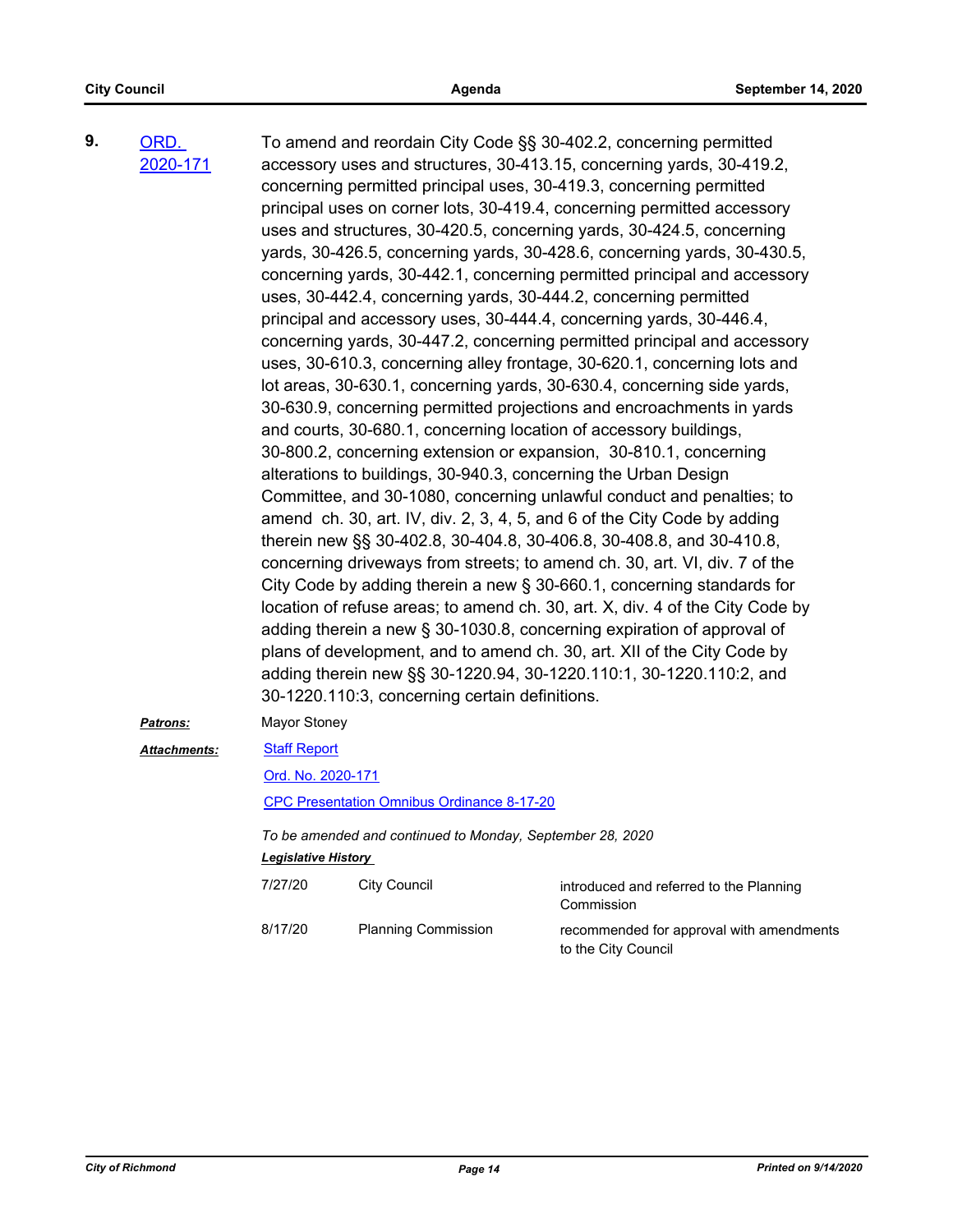| 10. | ORD.<br>2020-172    | To authorize the Chief Administrative Officer, for and on behalf of the City<br>of Richmond, to execute a Deed of Quitclaim of Utility Easement Portion<br>between the City of Richmond and the Capital Region Airport<br>Commission, for the purpose of releasing a portion of a utility easement to<br>the Capital Region Airport Commission. |                                                                                                                                                                                                                                                                                                                                                                                                                                                                                                                                                                                                                                                                                             |                                                                                                                                                           |  |
|-----|---------------------|-------------------------------------------------------------------------------------------------------------------------------------------------------------------------------------------------------------------------------------------------------------------------------------------------------------------------------------------------|---------------------------------------------------------------------------------------------------------------------------------------------------------------------------------------------------------------------------------------------------------------------------------------------------------------------------------------------------------------------------------------------------------------------------------------------------------------------------------------------------------------------------------------------------------------------------------------------------------------------------------------------------------------------------------------------|-----------------------------------------------------------------------------------------------------------------------------------------------------------|--|
|     | <b>Patrons:</b>     | <b>Mayor Stoney</b>                                                                                                                                                                                                                                                                                                                             |                                                                                                                                                                                                                                                                                                                                                                                                                                                                                                                                                                                                                                                                                             |                                                                                                                                                           |  |
|     | Attachments:        | Ord. No. 2020-172                                                                                                                                                                                                                                                                                                                               |                                                                                                                                                                                                                                                                                                                                                                                                                                                                                                                                                                                                                                                                                             |                                                                                                                                                           |  |
|     |                     | Committee meeting                                                                                                                                                                                                                                                                                                                               |                                                                                                                                                                                                                                                                                                                                                                                                                                                                                                                                                                                                                                                                                             | 8/18/20 Land Use, Housing and Transportation Standing Committee meeting<br>CANCELLED - CONTINUED to 9/22/20 Land Use, Housing and Transportation Standing |  |
|     |                     | Legislative History                                                                                                                                                                                                                                                                                                                             | To be continued to Monday, September 28, 2020                                                                                                                                                                                                                                                                                                                                                                                                                                                                                                                                                                                                                                               |                                                                                                                                                           |  |
|     |                     | 7/27/20                                                                                                                                                                                                                                                                                                                                         | <b>City Council</b>                                                                                                                                                                                                                                                                                                                                                                                                                                                                                                                                                                                                                                                                         | introduced and referred to the Land Use,<br>Housing and Transportation Standing<br>Committee                                                              |  |
| 11. | ORD.<br>2020-173    |                                                                                                                                                                                                                                                                                                                                                 | To authorize the Chief Administrative Officer, for and on behalf of the City<br>of Richmond, to execute a Governor's Agriculture & Forestry Industries<br>Development Fund Performance Agreement between the City of<br>Richmond, Virginia, the Economic Development Authority of the City of<br>Richmond, Virginia, and River City Cider, LLC, doing business as Bryant's<br>Small Batch Cider, for the purpose of enabling the Authority to provide an<br>economic development grant to River City Cider, LLC, doing business as<br>Bryant's Small Batch Cider, as an incentive to construct and improve a<br>Virginia agricultural products processing facility in the city of Richmond. |                                                                                                                                                           |  |
|     | <u>Patrons:</u>     | <b>Mayor Stoney</b>                                                                                                                                                                                                                                                                                                                             |                                                                                                                                                                                                                                                                                                                                                                                                                                                                                                                                                                                                                                                                                             |                                                                                                                                                           |  |
|     | <b>Attachments:</b> | Ord. No. 2020-173                                                                                                                                                                                                                                                                                                                               |                                                                                                                                                                                                                                                                                                                                                                                                                                                                                                                                                                                                                                                                                             |                                                                                                                                                           |  |
|     |                     | <b>Legislative History</b>                                                                                                                                                                                                                                                                                                                      |                                                                                                                                                                                                                                                                                                                                                                                                                                                                                                                                                                                                                                                                                             |                                                                                                                                                           |  |
|     |                     | 7/27/20                                                                                                                                                                                                                                                                                                                                         | <b>City Council</b>                                                                                                                                                                                                                                                                                                                                                                                                                                                                                                                                                                                                                                                                         | introduced and referred to the Finance and<br><b>Economic Development Standing Committee</b>                                                              |  |
|     |                     | 8/20/20                                                                                                                                                                                                                                                                                                                                         | <b>Finance and Economic</b><br>Development Standing<br>Committee                                                                                                                                                                                                                                                                                                                                                                                                                                                                                                                                                                                                                            | recommended for approval to the City<br>Council                                                                                                           |  |
|     |                     |                                                                                                                                                                                                                                                                                                                                                 |                                                                                                                                                                                                                                                                                                                                                                                                                                                                                                                                                                                                                                                                                             |                                                                                                                                                           |  |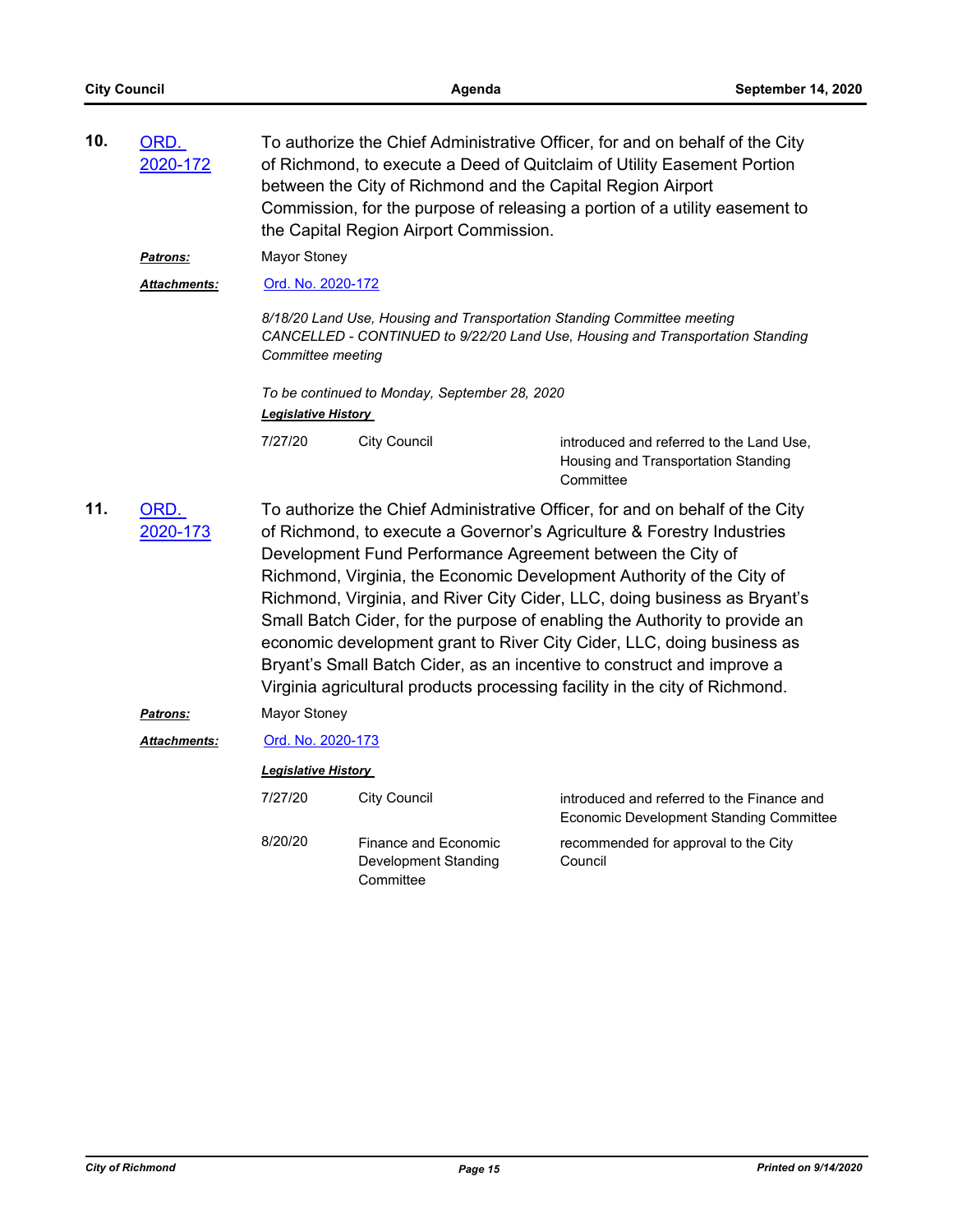| 12. | ORD.<br><u>2020-174</u> | To amend and reordain Ord. No. 64-161-147, adopted Jun. 22, 1964,<br>which authorized the use of certain real estate situated on the north side of<br>Franklin Street beginning at a point 60.5 feet west of the west line of<br>Adams Street, fronting 104.25 feet on the north side of Franklin Street and<br>extending back between parallel or nearly parallel lines 200.5 feet, also<br>known as the property located at 104 West Franklin Street, for the purpose<br>of the construction and occupancy of an apartment building, to modify the<br>off-street parking space requirements, upon certain terms and conditions. |                                                  |                                                       |  |  |
|-----|-------------------------|-----------------------------------------------------------------------------------------------------------------------------------------------------------------------------------------------------------------------------------------------------------------------------------------------------------------------------------------------------------------------------------------------------------------------------------------------------------------------------------------------------------------------------------------------------------------------------------------------------------------------------------|--------------------------------------------------|-------------------------------------------------------|--|--|
|     | <b>Patrons:</b>         |                                                                                                                                                                                                                                                                                                                                                                                                                                                                                                                                                                                                                                   | Mayor Stoney (By Request)                        |                                                       |  |  |
|     | <b>Attachments:</b>     | <b>Staff Report</b>                                                                                                                                                                                                                                                                                                                                                                                                                                                                                                                                                                                                               |                                                  |                                                       |  |  |
|     |                         | Ord. No. 2020-174                                                                                                                                                                                                                                                                                                                                                                                                                                                                                                                                                                                                                 |                                                  |                                                       |  |  |
|     |                         |                                                                                                                                                                                                                                                                                                                                                                                                                                                                                                                                                                                                                                   | <b>Application Form &amp; Applicant's Report</b> |                                                       |  |  |
|     |                         | <b>Survey</b>                                                                                                                                                                                                                                                                                                                                                                                                                                                                                                                                                                                                                     |                                                  |                                                       |  |  |
|     |                         | <b>Map</b>                                                                                                                                                                                                                                                                                                                                                                                                                                                                                                                                                                                                                        |                                                  |                                                       |  |  |
|     |                         | <b>Legislative History</b>                                                                                                                                                                                                                                                                                                                                                                                                                                                                                                                                                                                                        |                                                  |                                                       |  |  |
|     |                         | 7/27/20                                                                                                                                                                                                                                                                                                                                                                                                                                                                                                                                                                                                                           | <b>City Council</b>                              | introduced and referred to the Planning<br>Commission |  |  |
|     |                         | 9/8/20                                                                                                                                                                                                                                                                                                                                                                                                                                                                                                                                                                                                                            | <b>Planning Commission</b>                       | recommended for approval to the City<br>Council       |  |  |
| 13. | ORD.<br>2020-175        | To amend and reordain Ord. No. 2007-224-196, adopted Sept. 10, 2007,<br>which authorized the special use of the property known as 2811 Grove<br>Avenue, for the purpose of authorizing an owner-occupied single-family<br>dwelling with three tourist home lodging units, together with accessory<br>parking, to remove the condition of owner-occupancy and to allow the<br>hosting of special events, upon certain terms and conditions.                                                                                                                                                                                        |                                                  |                                                       |  |  |
|     | <u>Patrons:</u>         |                                                                                                                                                                                                                                                                                                                                                                                                                                                                                                                                                                                                                                   | Mayor Stoney (By Request)                        |                                                       |  |  |
|     | <b>Attachments:</b>     | <b>Staff Report</b>                                                                                                                                                                                                                                                                                                                                                                                                                                                                                                                                                                                                               |                                                  |                                                       |  |  |
|     |                         | Ord. No. 2020-175                                                                                                                                                                                                                                                                                                                                                                                                                                                                                                                                                                                                                 |                                                  |                                                       |  |  |
|     |                         | <b>Application Form, Applicant's Report &amp; Survey</b>                                                                                                                                                                                                                                                                                                                                                                                                                                                                                                                                                                          |                                                  |                                                       |  |  |
|     |                         | <b>Map</b>                                                                                                                                                                                                                                                                                                                                                                                                                                                                                                                                                                                                                        |                                                  |                                                       |  |  |
|     |                         | <b>Museum District Association Letter of No Opposition</b>                                                                                                                                                                                                                                                                                                                                                                                                                                                                                                                                                                        |                                                  |                                                       |  |  |
|     |                         | <b>Legislative History</b>                                                                                                                                                                                                                                                                                                                                                                                                                                                                                                                                                                                                        |                                                  |                                                       |  |  |
|     |                         | 7/27/20                                                                                                                                                                                                                                                                                                                                                                                                                                                                                                                                                                                                                           | <b>City Council</b>                              | introduced and referred to the Planning<br>Commission |  |  |
|     |                         | 9/8/20                                                                                                                                                                                                                                                                                                                                                                                                                                                                                                                                                                                                                            | <b>Planning Commission</b>                       | recommended for approval to the City<br>Council       |  |  |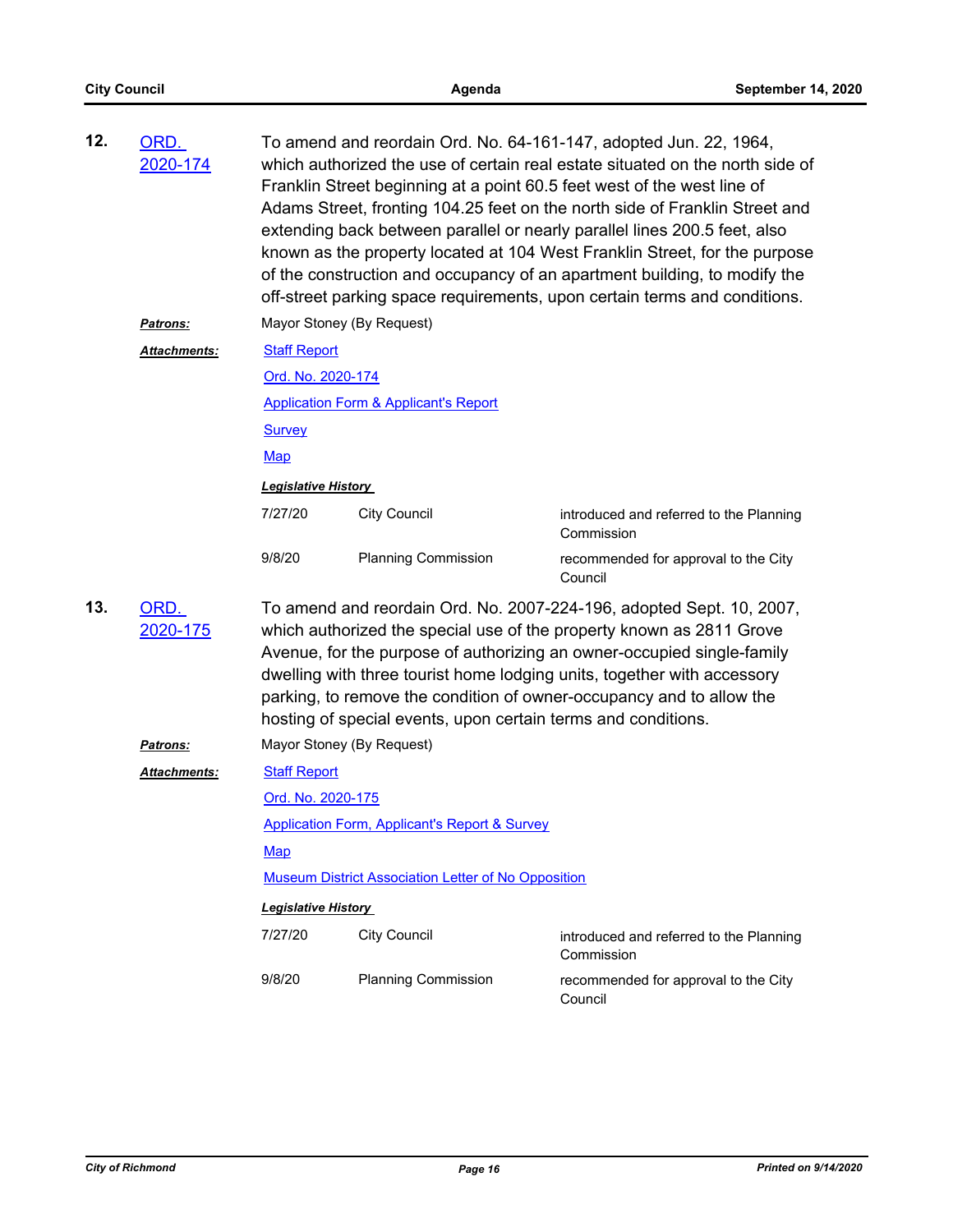| 14.                     | ORD.<br>2020-176    | To authorize the special use of the property known as 311 West Franklin<br>Street for the purpose of a multifamily dwelling containing up to 128<br>dwelling units, upon certain terms and conditions. |                                                                                                                                                                                                                       |                                                       |  |  |
|-------------------------|---------------------|--------------------------------------------------------------------------------------------------------------------------------------------------------------------------------------------------------|-----------------------------------------------------------------------------------------------------------------------------------------------------------------------------------------------------------------------|-------------------------------------------------------|--|--|
|                         | Patrons:            | Mayor Stoney (By Request)<br><b>Staff Report</b>                                                                                                                                                       |                                                                                                                                                                                                                       |                                                       |  |  |
|                         | <b>Attachments:</b> |                                                                                                                                                                                                        |                                                                                                                                                                                                                       |                                                       |  |  |
|                         |                     | Ord. No. 2020-176                                                                                                                                                                                      |                                                                                                                                                                                                                       |                                                       |  |  |
|                         |                     | <b>Application Form &amp; Applicant's Report</b>                                                                                                                                                       |                                                                                                                                                                                                                       |                                                       |  |  |
|                         |                     | <b>Survey</b>                                                                                                                                                                                          |                                                                                                                                                                                                                       |                                                       |  |  |
|                         |                     | <b>Map</b>                                                                                                                                                                                             |                                                                                                                                                                                                                       |                                                       |  |  |
|                         |                     | <b>Legislative History</b>                                                                                                                                                                             |                                                                                                                                                                                                                       |                                                       |  |  |
|                         |                     | 7/27/20                                                                                                                                                                                                | <b>City Council</b>                                                                                                                                                                                                   | introduced and referred to the Planning<br>Commission |  |  |
|                         |                     | 9/8/20                                                                                                                                                                                                 | <b>Planning Commission</b>                                                                                                                                                                                            | recommended for approval to the City<br>Council       |  |  |
| 15.<br>ORD.<br>2020-177 |                     | residents, upon certain terms and conditions.                                                                                                                                                          | To authorize the special use of the properties known as 618 North 32nd<br>Street and 620 North 32nd Street for the purpose of permitting the<br>expansion of an existing adult care residence from 27 residents to 40 |                                                       |  |  |
|                         | <b>Patrons:</b>     | Mayor Stoney (By Request)                                                                                                                                                                              |                                                                                                                                                                                                                       |                                                       |  |  |
|                         | <b>Attachments:</b> | Ord. No. 2020-177                                                                                                                                                                                      |                                                                                                                                                                                                                       |                                                       |  |  |
|                         |                     | <b>Application Form</b>                                                                                                                                                                                |                                                                                                                                                                                                                       |                                                       |  |  |
|                         |                     | <b>Applicant's Report</b>                                                                                                                                                                              |                                                                                                                                                                                                                       |                                                       |  |  |
|                         |                     | <b>Management Plan</b>                                                                                                                                                                                 |                                                                                                                                                                                                                       |                                                       |  |  |
|                         |                     | <b>Plans &amp; Survey</b>                                                                                                                                                                              |                                                                                                                                                                                                                       |                                                       |  |  |
|                         |                     | To be continued to Monday, October 12, 2020                                                                                                                                                            |                                                                                                                                                                                                                       |                                                       |  |  |
|                         |                     | <b>Legislative History</b>                                                                                                                                                                             |                                                                                                                                                                                                                       |                                                       |  |  |
|                         |                     | 7/27/20                                                                                                                                                                                                | <b>City Council</b>                                                                                                                                                                                                   | introduced and referred to the Planning<br>Commission |  |  |
|                         |                     | 9/8/20                                                                                                                                                                                                 | <b>Planning Commission</b>                                                                                                                                                                                            | recommended for continuance to the City<br>Council    |  |  |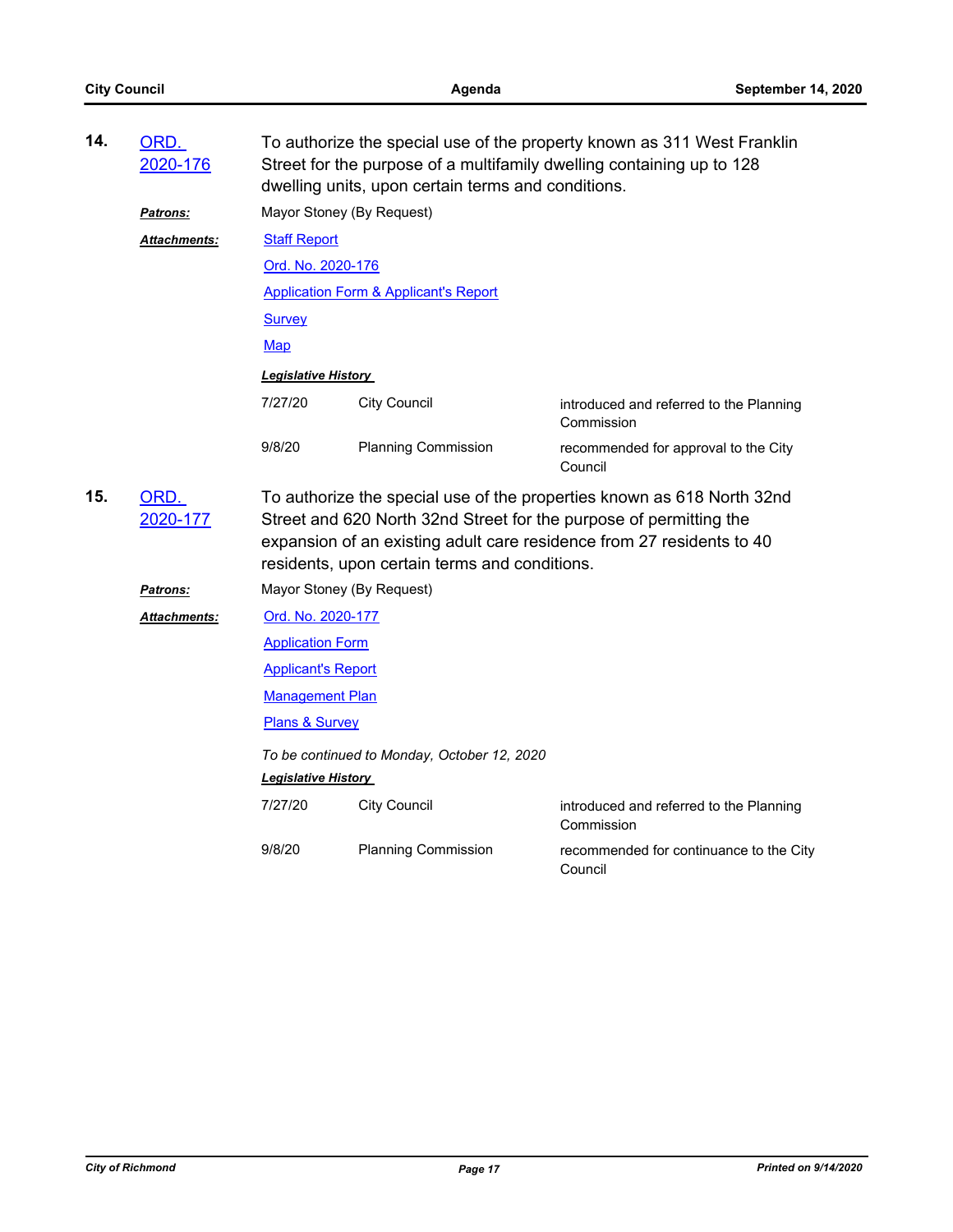| 16. | ORD.<br>2020-178     | To authorize the special use of the properties known as 1106 and 1108<br>North 21st Street for the purpose of two two-family attached dwellings,<br>upon certain terms and conditions. |                                                  |                                                       |  |  |  |
|-----|----------------------|----------------------------------------------------------------------------------------------------------------------------------------------------------------------------------------|--------------------------------------------------|-------------------------------------------------------|--|--|--|
|     | <b>Patrons:</b>      | Mayor Stoney (By Request)                                                                                                                                                              |                                                  |                                                       |  |  |  |
|     | Attachments:         | <b>Staff Report</b>                                                                                                                                                                    |                                                  |                                                       |  |  |  |
|     |                      | Ord. No. 2020-178                                                                                                                                                                      |                                                  |                                                       |  |  |  |
|     |                      |                                                                                                                                                                                        | <b>Application Form &amp; Applicant's Report</b> |                                                       |  |  |  |
|     |                      | Plans                                                                                                                                                                                  |                                                  |                                                       |  |  |  |
|     |                      | <b>Survey</b>                                                                                                                                                                          |                                                  |                                                       |  |  |  |
|     |                      | <b>Map</b>                                                                                                                                                                             |                                                  |                                                       |  |  |  |
|     |                      | <b>Legislative History</b>                                                                                                                                                             |                                                  |                                                       |  |  |  |
|     |                      | 7/27/20                                                                                                                                                                                | <b>City Council</b>                              | introduced and referred to the Planning<br>Commission |  |  |  |
|     |                      | 9/8/20                                                                                                                                                                                 | <b>Planning Commission</b>                       | recommended for approval to the City<br>Council       |  |  |  |
| 17. | ORD.<br>2020-179     | To authorize the special use of the property known as 2000 Selden Street<br>for the purpose of two single-family detached dwellings, upon certain terms<br>and conditions.             |                                                  |                                                       |  |  |  |
|     | <u>Patrons:</u>      |                                                                                                                                                                                        | Mayor Stoney (By Request)                        |                                                       |  |  |  |
|     | <u> Attachments:</u> | <b>Staff Report</b>                                                                                                                                                                    |                                                  |                                                       |  |  |  |
|     |                      | Ord. No. 2020-179                                                                                                                                                                      |                                                  |                                                       |  |  |  |
|     |                      | <b>Application Form &amp; Applicant's Report</b>                                                                                                                                       |                                                  |                                                       |  |  |  |
|     |                      | Plans & Survey                                                                                                                                                                         |                                                  |                                                       |  |  |  |
|     |                      | Map                                                                                                                                                                                    |                                                  |                                                       |  |  |  |
|     |                      | <b>Legislative History</b>                                                                                                                                                             |                                                  |                                                       |  |  |  |
|     |                      | 7/27/20                                                                                                                                                                                | <b>City Council</b>                              | introduced and referred to the Planning<br>Commission |  |  |  |
|     |                      | 9/8/20                                                                                                                                                                                 | <b>Planning Commission</b>                       | recommended for approval to the City<br>Council       |  |  |  |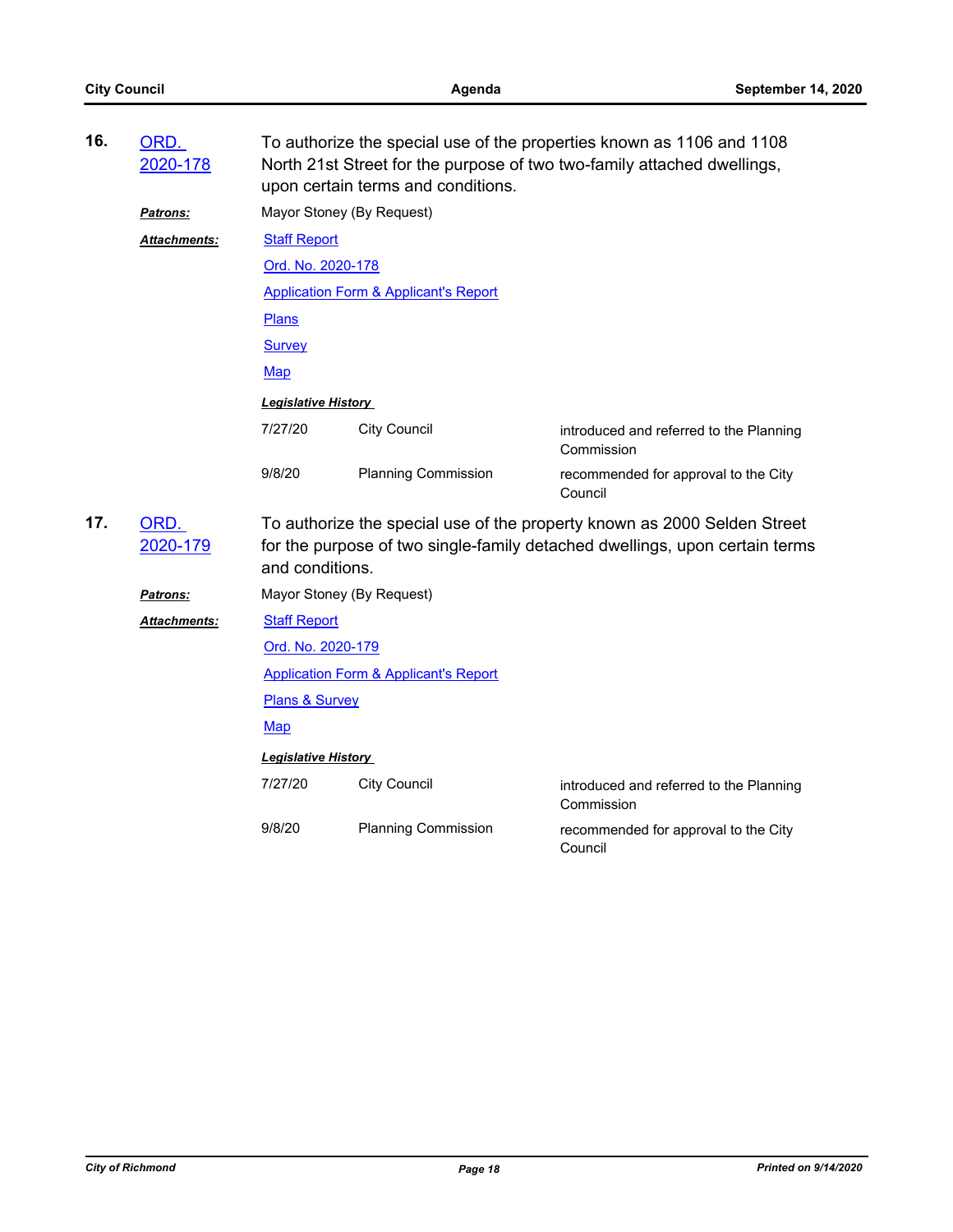| 18.<br>ORD.<br>To authorize the special use of the property known as 2406 Grayland<br>2020-180<br>Avenue for the purpose of two single-family attached dwellings, upon<br>certain terms and conditions. |                     |                                                                                                                                                                                 |                                                            |                                                       |  |  |
|---------------------------------------------------------------------------------------------------------------------------------------------------------------------------------------------------------|---------------------|---------------------------------------------------------------------------------------------------------------------------------------------------------------------------------|------------------------------------------------------------|-------------------------------------------------------|--|--|
|                                                                                                                                                                                                         | <b>Patrons:</b>     | Mayor Stoney (By Request)                                                                                                                                                       |                                                            |                                                       |  |  |
|                                                                                                                                                                                                         | <b>Attachments:</b> | <b>Staff Report</b>                                                                                                                                                             |                                                            |                                                       |  |  |
|                                                                                                                                                                                                         |                     | Ord. No. 2020-180                                                                                                                                                               |                                                            |                                                       |  |  |
|                                                                                                                                                                                                         |                     | <b>Application Form and Applicant's Report</b>                                                                                                                                  |                                                            |                                                       |  |  |
|                                                                                                                                                                                                         |                     | <b>Signed Application_2406 Grayland</b>                                                                                                                                         |                                                            |                                                       |  |  |
|                                                                                                                                                                                                         |                     | <b>Plans</b>                                                                                                                                                                    |                                                            |                                                       |  |  |
|                                                                                                                                                                                                         |                     | <b>Survey</b>                                                                                                                                                                   |                                                            |                                                       |  |  |
|                                                                                                                                                                                                         |                     | Map                                                                                                                                                                             |                                                            |                                                       |  |  |
|                                                                                                                                                                                                         |                     | Letter of Support Byrd Park Civic League                                                                                                                                        |                                                            |                                                       |  |  |
|                                                                                                                                                                                                         |                     | <b>Legislative History</b>                                                                                                                                                      |                                                            |                                                       |  |  |
|                                                                                                                                                                                                         |                     | 7/27/20                                                                                                                                                                         | <b>City Council</b>                                        | introduced and referred to the Planning<br>Commission |  |  |
|                                                                                                                                                                                                         |                     | 9/8/20                                                                                                                                                                          | <b>Planning Commission</b>                                 | recommended for approval to the City<br>Council       |  |  |
| 19.                                                                                                                                                                                                     | ORD.<br>2020-181    | To authorize the special use of the property known as 3131 Kensington<br>Avenue for the purpose of five single-family attached dwellings, upon<br>certain terms and conditions. |                                                            |                                                       |  |  |
|                                                                                                                                                                                                         | <b>Patrons:</b>     | Mayor Stoney (By Request)                                                                                                                                                       |                                                            |                                                       |  |  |
|                                                                                                                                                                                                         | <b>Attachments:</b> | <b>Staff Report</b>                                                                                                                                                             |                                                            |                                                       |  |  |
|                                                                                                                                                                                                         |                     | Ord. No. 2020-181                                                                                                                                                               |                                                            |                                                       |  |  |
|                                                                                                                                                                                                         |                     | Plans & Survey                                                                                                                                                                  |                                                            |                                                       |  |  |
|                                                                                                                                                                                                         |                     | <b>Application Form &amp; Applicant's Report</b>                                                                                                                                |                                                            |                                                       |  |  |
|                                                                                                                                                                                                         |                     | Map                                                                                                                                                                             |                                                            |                                                       |  |  |
|                                                                                                                                                                                                         |                     |                                                                                                                                                                                 | <b>Museum District Association Letter of No Opposition</b> |                                                       |  |  |
|                                                                                                                                                                                                         |                     | <b>Legislative History</b>                                                                                                                                                      |                                                            |                                                       |  |  |
|                                                                                                                                                                                                         |                     | 7/27/20                                                                                                                                                                         | <b>City Council</b>                                        | introduced and referred to the Planning<br>Commission |  |  |
|                                                                                                                                                                                                         |                     | 9/8/20                                                                                                                                                                          | <b>Planning Commission</b>                                 | recommended for approval to the City                  |  |  |

Council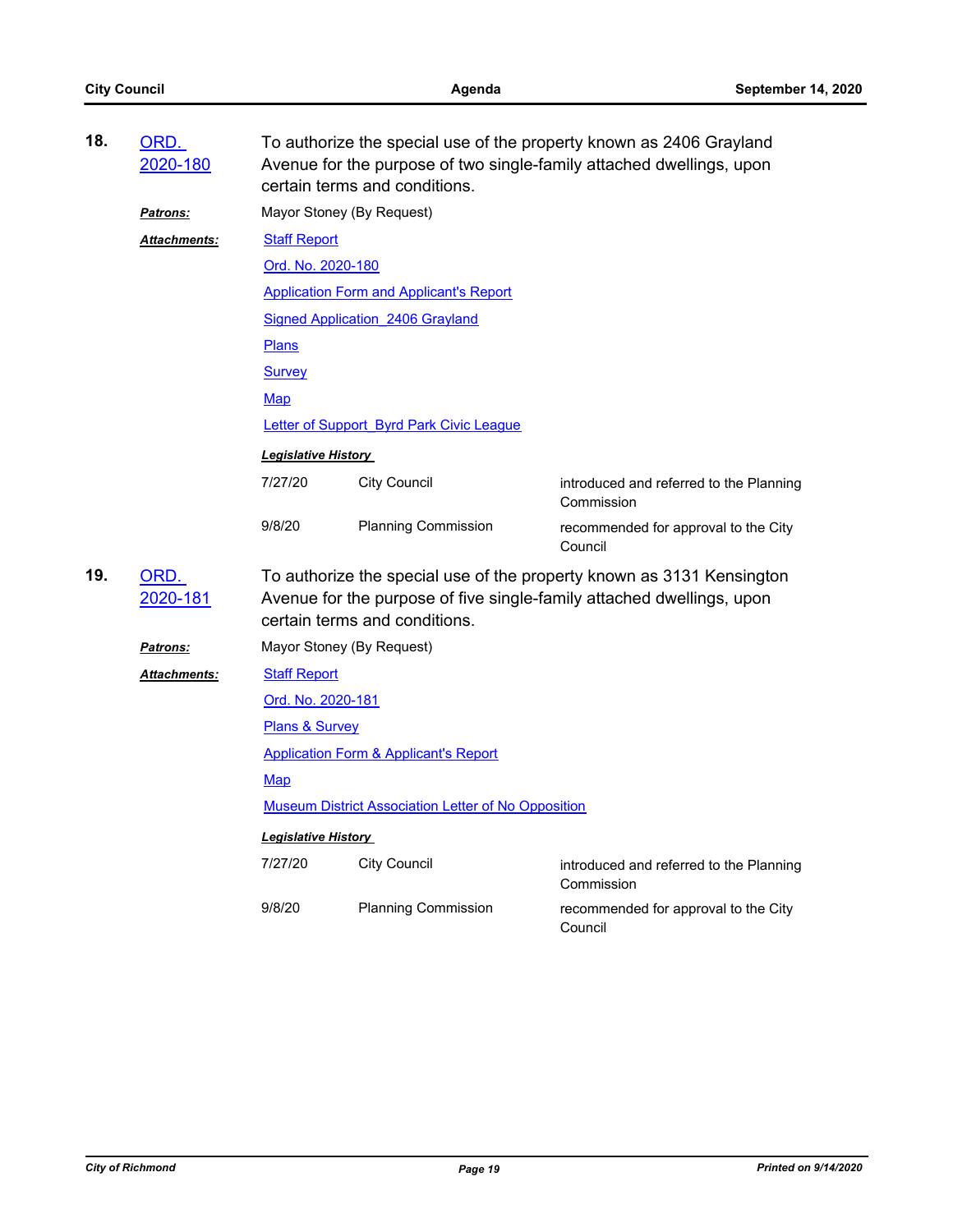| 20. | ORD.<br>2020-182    |                                                                                                                                                                                                                                                                                                                                       | To authorize the special use of the property known as 5312 Wingfield<br>Street for the purpose of a single-family detached dwelling, upon certain<br>terms and conditions. |                                                                                              |  |  |  |
|-----|---------------------|---------------------------------------------------------------------------------------------------------------------------------------------------------------------------------------------------------------------------------------------------------------------------------------------------------------------------------------|----------------------------------------------------------------------------------------------------------------------------------------------------------------------------|----------------------------------------------------------------------------------------------|--|--|--|
|     | <b>Patrons:</b>     |                                                                                                                                                                                                                                                                                                                                       | Mayor Stoney (By Request)                                                                                                                                                  |                                                                                              |  |  |  |
|     | Attachments:        | <b>Staff Report</b>                                                                                                                                                                                                                                                                                                                   |                                                                                                                                                                            |                                                                                              |  |  |  |
|     |                     | Ord. No. 2020-182                                                                                                                                                                                                                                                                                                                     |                                                                                                                                                                            |                                                                                              |  |  |  |
|     |                     |                                                                                                                                                                                                                                                                                                                                       | <b>Application Form &amp; Applicant's Report</b>                                                                                                                           |                                                                                              |  |  |  |
|     |                     | Plans & Survey                                                                                                                                                                                                                                                                                                                        |                                                                                                                                                                            |                                                                                              |  |  |  |
|     |                     | <b>Legislative History</b>                                                                                                                                                                                                                                                                                                            |                                                                                                                                                                            |                                                                                              |  |  |  |
|     |                     | 7/27/20                                                                                                                                                                                                                                                                                                                               | <b>City Council</b>                                                                                                                                                        | introduced and referred to the Planning<br>Commission                                        |  |  |  |
|     |                     | 9/8/20                                                                                                                                                                                                                                                                                                                                | <b>Planning Commission</b>                                                                                                                                                 | recommended for approval to the City<br>Council                                              |  |  |  |
| 21. | ORD.<br>2020-186    | To amend Ord. No. 2020-053, adopted May 11, 2020, which appropriated<br>and provided funds for financing the school budget for the fiscal year<br>commencing Jul. 1, 2020, and ending Jun. 30, 2021, by decreasing<br>estimated revenues from various sources.                                                                        |                                                                                                                                                                            |                                                                                              |  |  |  |
|     | Patrons:            | Mayor Stoney                                                                                                                                                                                                                                                                                                                          |                                                                                                                                                                            |                                                                                              |  |  |  |
|     | Attachments:        | Ord. No. 2020-186                                                                                                                                                                                                                                                                                                                     |                                                                                                                                                                            |                                                                                              |  |  |  |
|     |                     | <b>Legislative History</b>                                                                                                                                                                                                                                                                                                            |                                                                                                                                                                            |                                                                                              |  |  |  |
|     |                     | 8/10/20                                                                                                                                                                                                                                                                                                                               | <b>City Council</b>                                                                                                                                                        | introduced and referred to the City Council                                                  |  |  |  |
| 22. | RES.<br>2020-R051   | To impose enhanced speeding penalties pursuant to City Code § 27-163<br>and to authorize the placement of signs giving notice thereof on the portion<br>of South Harrison Street located between Idlewood Avenue and Randolph<br>Street and the portion of Colorado Avenue located between Randolph<br>Street and South Allen Avenue. |                                                                                                                                                                            |                                                                                              |  |  |  |
|     | <b>Patrons:</b>     | Ms. Lynch                                                                                                                                                                                                                                                                                                                             |                                                                                                                                                                            |                                                                                              |  |  |  |
|     | <b>Attachments:</b> | Res. No. 2020-R051                                                                                                                                                                                                                                                                                                                    |                                                                                                                                                                            |                                                                                              |  |  |  |
|     |                     | 8/18/20 Land Use, Housing and Transportation Standing Committee meeting<br>CANCELLED - CONTINUED to 9/22/20 Land Use, Housing and Transportation Standing<br>Committee meeting                                                                                                                                                        |                                                                                                                                                                            |                                                                                              |  |  |  |
|     |                     | To be continued to Monday, September 28, 2020                                                                                                                                                                                                                                                                                         |                                                                                                                                                                            |                                                                                              |  |  |  |
|     |                     | <b>Legislative History</b>                                                                                                                                                                                                                                                                                                            |                                                                                                                                                                            |                                                                                              |  |  |  |
|     |                     | 7/27/20                                                                                                                                                                                                                                                                                                                               | <b>City Council</b>                                                                                                                                                        | introduced and referred to the Land Use,<br>Housing and Transportation Standing<br>Committee |  |  |  |
|     |                     |                                                                                                                                                                                                                                                                                                                                       | THE REGULAR AGENDA                                                                                                                                                         |                                                                                              |  |  |  |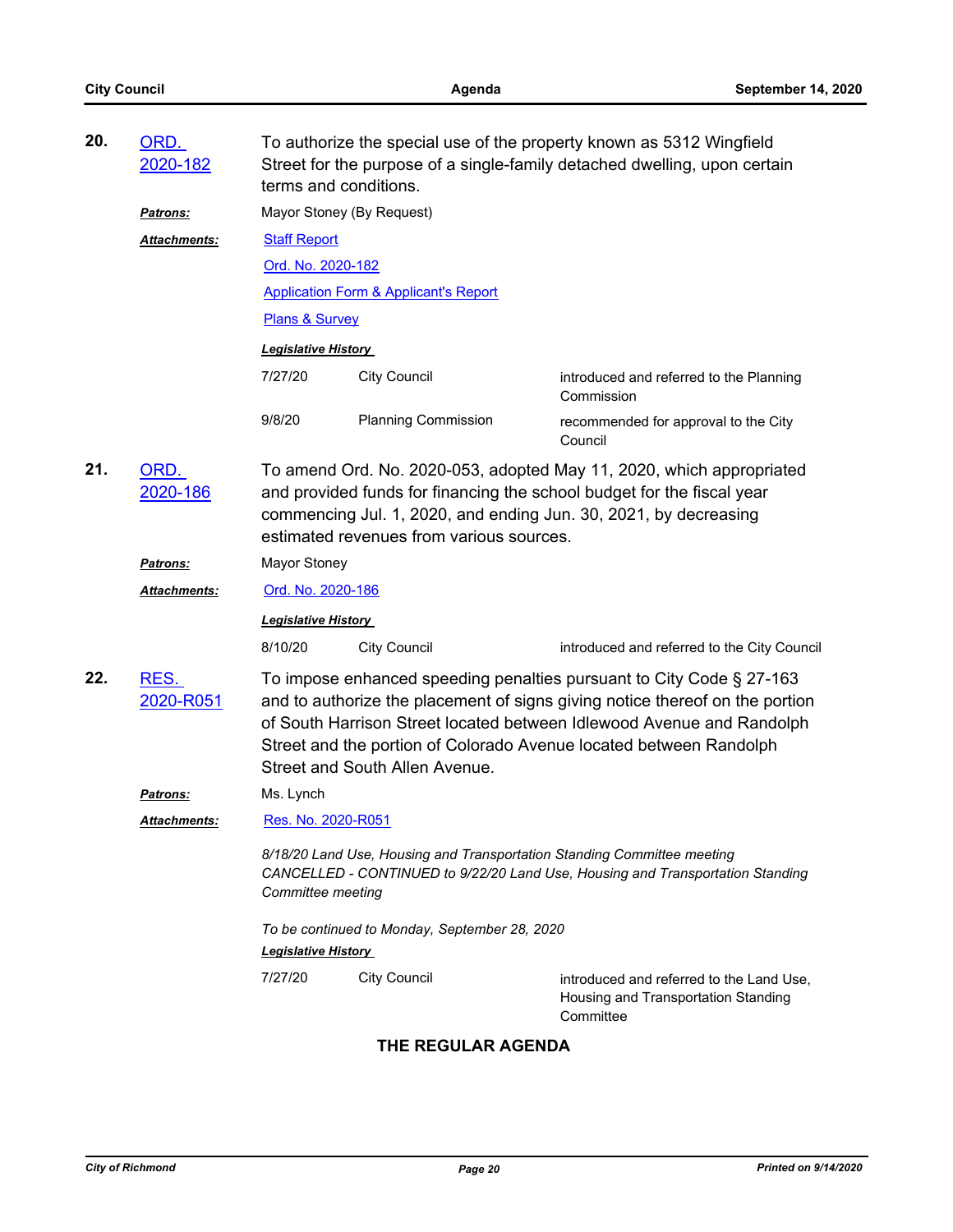| 23. | ORD.<br>2018-236 | To amend ch. 26, art. V, div. 2 of the City Code by adding therein new<br>sections 26-370-26-374, concerning a real estate tax deferral program for<br>real estate owned and occupied as a sole dwelling, for the purpose of<br>establishing a new real estate tax deferral program for real estate owned<br>and occupied as a sole dwelling. |                                                                  |                                                                                              |  |  |  |
|-----|------------------|-----------------------------------------------------------------------------------------------------------------------------------------------------------------------------------------------------------------------------------------------------------------------------------------------------------------------------------------------|------------------------------------------------------------------|----------------------------------------------------------------------------------------------|--|--|--|
|     | <b>Patrons:</b>  | Ms. Gray                                                                                                                                                                                                                                                                                                                                      |                                                                  |                                                                                              |  |  |  |
|     | Attachments:     | Ord. No. 2018-236.pdf                                                                                                                                                                                                                                                                                                                         |                                                                  |                                                                                              |  |  |  |
|     |                  |                                                                                                                                                                                                                                                                                                                                               |                                                                  | After Item - Finance 20180920 - ORD. 2018-236 - Potential Impact of Ordinance                |  |  |  |
|     |                  | Continuance Per Patron's Request                                                                                                                                                                                                                                                                                                              |                                                                  |                                                                                              |  |  |  |
|     |                  | To be continued to Monday, September 28, 2020<br><b>Legislative History</b>                                                                                                                                                                                                                                                                   |                                                                  |                                                                                              |  |  |  |
|     |                  | 9/10/18                                                                                                                                                                                                                                                                                                                                       | <b>City Council</b>                                              | introduced and referred to the Finance and<br><b>Economic Development Standing Committee</b> |  |  |  |
|     |                  | 9/20/18                                                                                                                                                                                                                                                                                                                                       | Finance and Economic<br>Development Standing<br>Committee        | recommended for continuance to the City<br>Council                                           |  |  |  |
|     |                  | 9/24/18                                                                                                                                                                                                                                                                                                                                       | <b>City Council</b>                                              | continued and referred back to the Finance<br>and Economic Development Standing<br>Committee |  |  |  |
|     |                  | 10/18/18                                                                                                                                                                                                                                                                                                                                      | <b>Finance and Economic</b><br>Development Standing<br>Committee | recommended for continuance to the City<br>Council                                           |  |  |  |
|     |                  | 11/13/18                                                                                                                                                                                                                                                                                                                                      | <b>City Council</b>                                              | continued and referred back to the Finance<br>and Economic Development Standing<br>Committee |  |  |  |
|     |                  | 11/15/18                                                                                                                                                                                                                                                                                                                                      | Finance and Economic<br>Development Standing<br>Committee        | recommended for continuance to the City<br>Council                                           |  |  |  |
|     |                  | 12/17/18                                                                                                                                                                                                                                                                                                                                      | <b>City Council</b>                                              | continued and referred back to the Finance<br>and Economic Development Standing<br>Committee |  |  |  |
|     |                  | 1/17/19                                                                                                                                                                                                                                                                                                                                       | Finance and Economic<br>Development Standing<br>Committee        | recommended for continuance to the City<br>Council                                           |  |  |  |
|     |                  | 1/28/19                                                                                                                                                                                                                                                                                                                                       | <b>City Council</b>                                              | continued and referred back to the Finance<br>and Economic Development Standing<br>Committee |  |  |  |
|     |                  | 2/21/19                                                                                                                                                                                                                                                                                                                                       | Finance and Economic<br><b>Development Standing</b><br>Committee | recommended for continuance to the City<br>Council                                           |  |  |  |
|     |                  | 2/25/19                                                                                                                                                                                                                                                                                                                                       | <b>City Council</b>                                              | continued and referred back to the Finance<br>and Economic Development Standing<br>Committee |  |  |  |
|     |                  | 3/21/19                                                                                                                                                                                                                                                                                                                                       | Finance and Economic<br>Development Standing<br>Committee        | recommended for continuance to the City<br>Council                                           |  |  |  |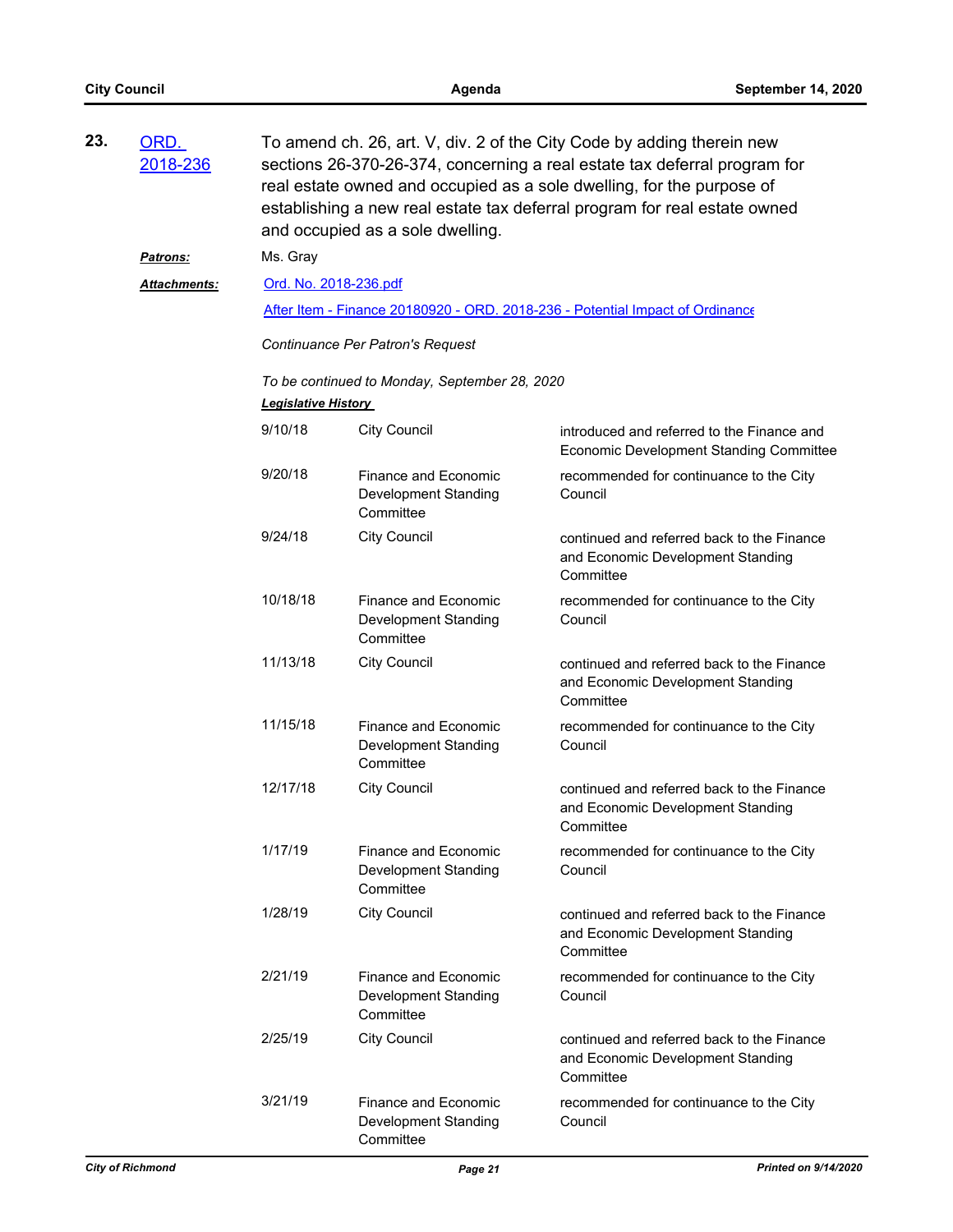| 3/25/19  | <b>City Council</b>                                              | continued and referred back to the Finance<br>and Economic Development Standing<br>Committee |
|----------|------------------------------------------------------------------|----------------------------------------------------------------------------------------------|
| 4/18/19  | <b>Finance and Economic</b><br>Development Standing<br>Committee | recommended for continuance to the City<br>Council                                           |
| 4/22/19  | <b>City Council</b>                                              | continued and referred back to the Finance<br>and Economic Development Standing<br>Committee |
| 6/20/19  | Finance and Economic<br>Development Standing<br>Committee        | recommended for continuance to the City<br>Council                                           |
| 6/24/19  | <b>City Council</b>                                              | continued and referred back to the Finance<br>and Economic Development Standing<br>Committee |
| 7/18/19  | Finance and Fconomic<br>Development Standing<br>Committee        | recommended for continuance to the City<br>Council                                           |
| 7/22/19  | <b>City Council</b>                                              | continued and referred back to the Finance<br>and Economic Development Standing<br>Committee |
| 9/19/19  | Finance and Economic<br>Development Standing<br>Committee        | recommended for continuance to the City<br>Council                                           |
| 9/23/19  | <b>City Council</b>                                              | continued and referred back to the Finance<br>and Economic Development Standing<br>Committee |
| 10/17/19 | Finance and Economic<br>Development Standing<br>Committee        | recommended for continuance to the City<br>Council                                           |
| 11/12/19 | <b>City Council</b>                                              | continued and referred back to the Finance<br>and Economic Development Standing<br>Committee |
| 11/21/19 | <b>Finance and Economic</b><br>Development Standing<br>Committee | forwarded with no recommendation to the<br><b>City Council</b>                               |
| 12/9/19  | <b>City Council</b>                                              | continued to the City Council                                                                |
| 1/13/20  | <b>City Council</b>                                              | continued to the City Council                                                                |
| 1/27/20  | <b>City Council</b>                                              | continued to the City Council                                                                |
| 2/10/20  | <b>City Council</b>                                              | continued to the City Council                                                                |
| 4/13/20  | <b>City Council</b>                                              | continued to the City Council                                                                |
| 5/11/20  | <b>City Council</b>                                              | continued to the City Council                                                                |
| 5/26/20  | <b>City Council</b>                                              | continued to the City Council                                                                |
| 6/8/20   | <b>City Council</b>                                              | continued to the City Council                                                                |
| 7/27/20  | <b>City Council</b>                                              | continued to the City Council                                                                |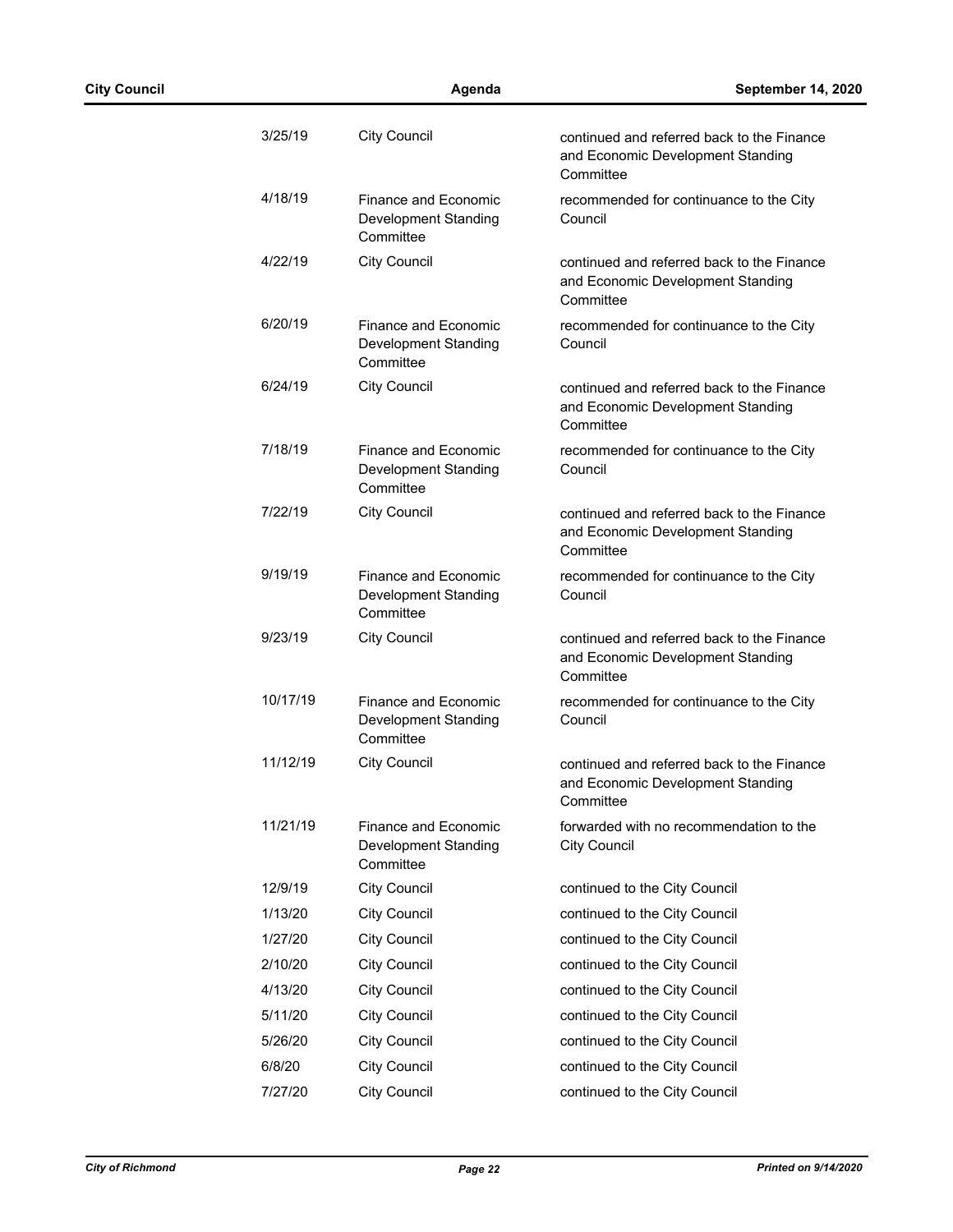| 24. | ORD.<br>2018-324 | To amend and reordain Ord. No. 2007-131-174, adopted Jul. 23, 2007,<br>which authorized the special use of the property known as 1400 Grove<br>Avenue for the purpose of permitting a multifamily dwelling consisting of no<br>more than ten units and authorized the special use of the properties known<br>as 1410 and 1412 Grove Avenue for the purpose of allowing single-family<br>attached dwellings on substandard sized lots, together with accessory<br>off-street parking, to remove from the ordinance the provisions pertaining<br>to 1412 Grove Avenue, upon certain terms and conditions. |                                                  |                                                           |  |  |
|-----|------------------|---------------------------------------------------------------------------------------------------------------------------------------------------------------------------------------------------------------------------------------------------------------------------------------------------------------------------------------------------------------------------------------------------------------------------------------------------------------------------------------------------------------------------------------------------------------------------------------------------------|--------------------------------------------------|-----------------------------------------------------------|--|--|
|     | <b>Patrons:</b>  | Mayor Stoney (By Request)                                                                                                                                                                                                                                                                                                                                                                                                                                                                                                                                                                               |                                                  |                                                           |  |  |
|     | Attachments:     | <b>Staff Report</b>                                                                                                                                                                                                                                                                                                                                                                                                                                                                                                                                                                                     |                                                  |                                                           |  |  |
|     |                  | Ord. No. 2018-324                                                                                                                                                                                                                                                                                                                                                                                                                                                                                                                                                                                       |                                                  |                                                           |  |  |
|     |                  |                                                                                                                                                                                                                                                                                                                                                                                                                                                                                                                                                                                                         | <b>Application Form &amp; Applicant's Report</b> |                                                           |  |  |
|     |                  | <b>Map</b>                                                                                                                                                                                                                                                                                                                                                                                                                                                                                                                                                                                              |                                                  |                                                           |  |  |
|     |                  | <b>Legislative History</b>                                                                                                                                                                                                                                                                                                                                                                                                                                                                                                                                                                              |                                                  |                                                           |  |  |
|     |                  | 12/17/18                                                                                                                                                                                                                                                                                                                                                                                                                                                                                                                                                                                                | <b>City Council</b>                              | introduced and referred to the Planning<br>Commission     |  |  |
|     |                  | 1/7/19                                                                                                                                                                                                                                                                                                                                                                                                                                                                                                                                                                                                  | <b>Planning Commission</b>                       | recommended for continuance to the City<br>Council        |  |  |
|     |                  | 1/14/19                                                                                                                                                                                                                                                                                                                                                                                                                                                                                                                                                                                                 | <b>City Council</b>                              | continued and referred back to the Planning<br>Commission |  |  |
|     |                  | 7/15/19                                                                                                                                                                                                                                                                                                                                                                                                                                                                                                                                                                                                 | <b>Planning Commission</b>                       | recommended for continuance to the City<br>Council        |  |  |
|     |                  | 7/22/19                                                                                                                                                                                                                                                                                                                                                                                                                                                                                                                                                                                                 | <b>City Council</b>                              | continued and referred back to the Planning<br>Commission |  |  |
|     |                  | 11/18/19                                                                                                                                                                                                                                                                                                                                                                                                                                                                                                                                                                                                | <b>Planning Commission</b>                       | recommended for continuance to the City<br>Council        |  |  |
|     |                  | 12/9/19                                                                                                                                                                                                                                                                                                                                                                                                                                                                                                                                                                                                 | <b>City Council</b>                              | continued and referred back to the Planning<br>Commission |  |  |
|     |                  | 1/21/20                                                                                                                                                                                                                                                                                                                                                                                                                                                                                                                                                                                                 | <b>Planning Commission</b>                       | recommended for continuance to the City<br>Council        |  |  |
|     |                  | 1/27/20                                                                                                                                                                                                                                                                                                                                                                                                                                                                                                                                                                                                 | <b>City Council</b>                              | continued and referred back to the Planning<br>Commission |  |  |
|     |                  | 3/2/20                                                                                                                                                                                                                                                                                                                                                                                                                                                                                                                                                                                                  | <b>Planning Commission</b>                       | recommended for continuance to the City<br>Council        |  |  |
|     |                  | 3/9/20                                                                                                                                                                                                                                                                                                                                                                                                                                                                                                                                                                                                  | <b>City Council</b>                              | continued and referred back to the Planning<br>Commission |  |  |
|     |                  | 4/13/20                                                                                                                                                                                                                                                                                                                                                                                                                                                                                                                                                                                                 | <b>City Council</b>                              | continued and referred back to the Planning<br>Commission |  |  |
|     |                  | 4/20/20                                                                                                                                                                                                                                                                                                                                                                                                                                                                                                                                                                                                 | <b>Planning Commission</b>                       | recommended for continuance to the City<br>Council        |  |  |
|     |                  | 4/27/20                                                                                                                                                                                                                                                                                                                                                                                                                                                                                                                                                                                                 | <b>City Council</b>                              | continued and referred back to the Planning<br>Commission |  |  |
|     |                  | 6/1/20                                                                                                                                                                                                                                                                                                                                                                                                                                                                                                                                                                                                  | <b>Planning Commission</b>                       | recommended for continuance to the City<br>Council        |  |  |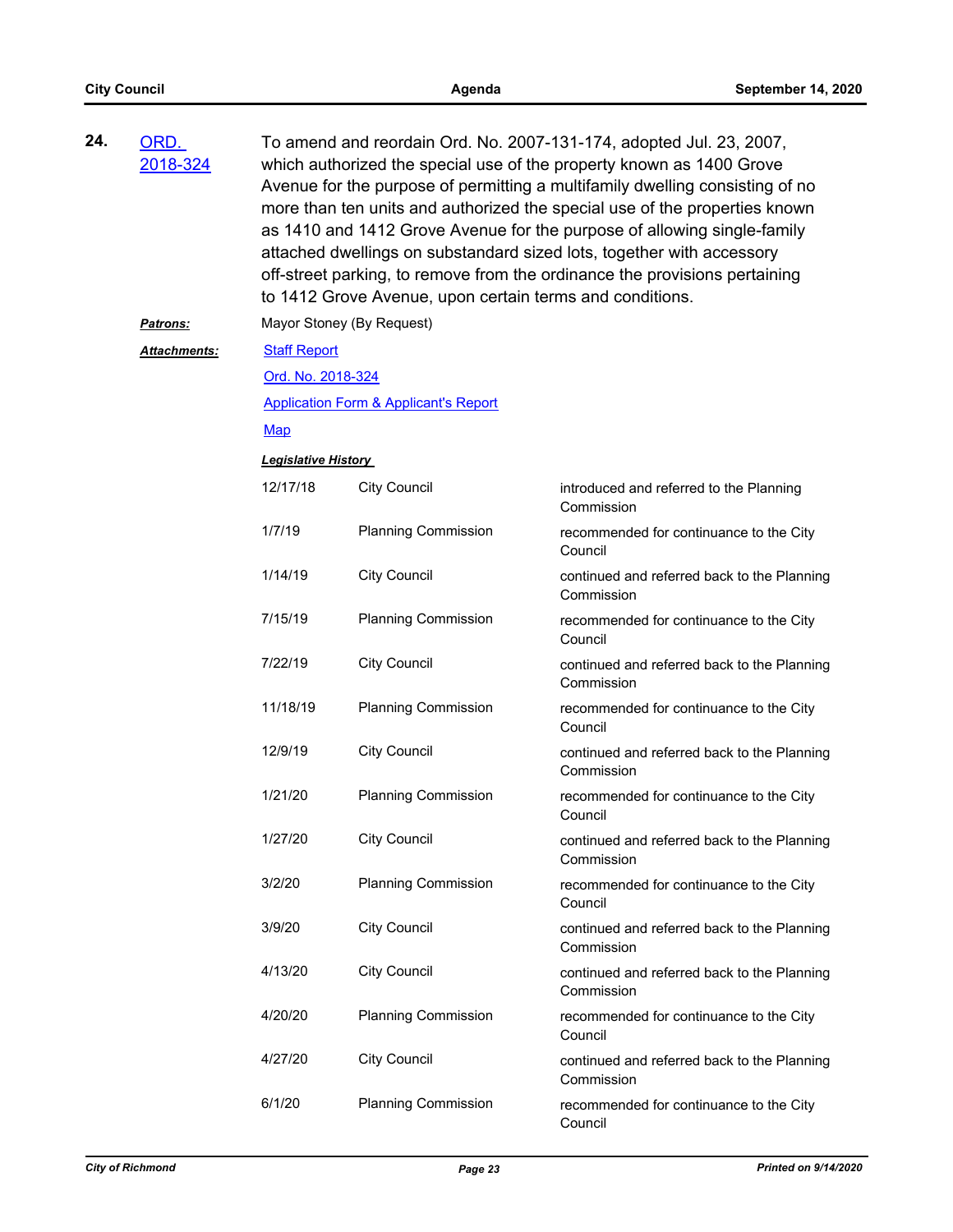| <b>City Council</b> |                     | Agenda                     |                                                  | September 14, 2020                                                                                                                                                                                                                    |  |  |  |
|---------------------|---------------------|----------------------------|--------------------------------------------------|---------------------------------------------------------------------------------------------------------------------------------------------------------------------------------------------------------------------------------------|--|--|--|
|                     |                     | 6/8/20                     | <b>City Council</b>                              | continued and referred back to the Planning<br>Commission                                                                                                                                                                             |  |  |  |
|                     |                     | 7/6/20                     | <b>Planning Commission</b>                       | recommended for continuance to the<br><b>Planning Commission</b>                                                                                                                                                                      |  |  |  |
|                     |                     | 7/20/20                    | <b>Planning Commission</b>                       | recommended for continuance to the City<br>Council                                                                                                                                                                                    |  |  |  |
|                     |                     | 7/27/20                    | <b>City Council</b>                              | continued and referred back to the Planning<br>Commission                                                                                                                                                                             |  |  |  |
|                     |                     | 8/3/20                     | <b>Planning Commission</b>                       | recommended for continuance to the City<br>Council                                                                                                                                                                                    |  |  |  |
|                     |                     | 9/8/20                     | <b>Planning Commission</b>                       | recommendation for denial to the City<br>Council                                                                                                                                                                                      |  |  |  |
| 25.                 | ORD.<br>2018-325    |                            | rental use, upon certain terms and conditions.   | To authorize the special use of the property known as 1412 Grove Avenue<br>for the purpose of either a single-family attached dwelling or a single-family<br>detached dwelling and up to four rooms or groups of rooms for short-term |  |  |  |
|                     | Patrons:            |                            | Mayor Stoney (By Request)                        |                                                                                                                                                                                                                                       |  |  |  |
|                     | <b>Attachments:</b> | <b>Staff Report</b>        |                                                  |                                                                                                                                                                                                                                       |  |  |  |
|                     |                     | <u>Ord. No. 2018-325</u>   |                                                  |                                                                                                                                                                                                                                       |  |  |  |
|                     |                     |                            | <b>Application Form &amp; Applicant's Report</b> |                                                                                                                                                                                                                                       |  |  |  |
|                     |                     | <b>Plans</b>               |                                                  |                                                                                                                                                                                                                                       |  |  |  |
|                     |                     | <b>Survey</b>              |                                                  |                                                                                                                                                                                                                                       |  |  |  |
|                     |                     | Map                        |                                                  |                                                                                                                                                                                                                                       |  |  |  |
|                     |                     |                            | Letters of Opposition Posted 1/8/2019            |                                                                                                                                                                                                                                       |  |  |  |
|                     |                     |                            | Letters of Opposition Posted 11/19/2019          |                                                                                                                                                                                                                                       |  |  |  |
|                     |                     |                            | Letters of Opposition Posted 9/4/2020            |                                                                                                                                                                                                                                       |  |  |  |
|                     |                     |                            | <b>Public Comment Forms - Opposition</b>         |                                                                                                                                                                                                                                       |  |  |  |
|                     |                     |                            | <b>Opposition Letters.pdf</b>                    |                                                                                                                                                                                                                                       |  |  |  |
|                     |                     | <b>Legislative History</b> |                                                  |                                                                                                                                                                                                                                       |  |  |  |
|                     |                     | 12/17/18                   | <b>City Council</b>                              | introduced and referred to the Planning<br>Commission                                                                                                                                                                                 |  |  |  |
|                     |                     | 1/7/19                     | <b>Planning Commission</b>                       | recommended for continuance to the City<br>Council                                                                                                                                                                                    |  |  |  |
|                     |                     | 1/14/19                    | <b>City Council</b>                              | continued and referred back to the Planning<br>Commission                                                                                                                                                                             |  |  |  |
|                     |                     | 7/15/19                    | <b>Planning Commission</b>                       | recommended for continuance to the City<br>Council                                                                                                                                                                                    |  |  |  |
|                     |                     | 7/22/19                    | <b>City Council</b>                              | continued and referred back to the Planning<br>Commission                                                                                                                                                                             |  |  |  |
|                     |                     | 11/18/19                   | <b>Planning Commission</b>                       | recommended for continuance to the City<br>Council                                                                                                                                                                                    |  |  |  |
|                     |                     | 12/9/19                    | <b>City Council</b>                              | continued and referred back to the Planning<br>Commission                                                                                                                                                                             |  |  |  |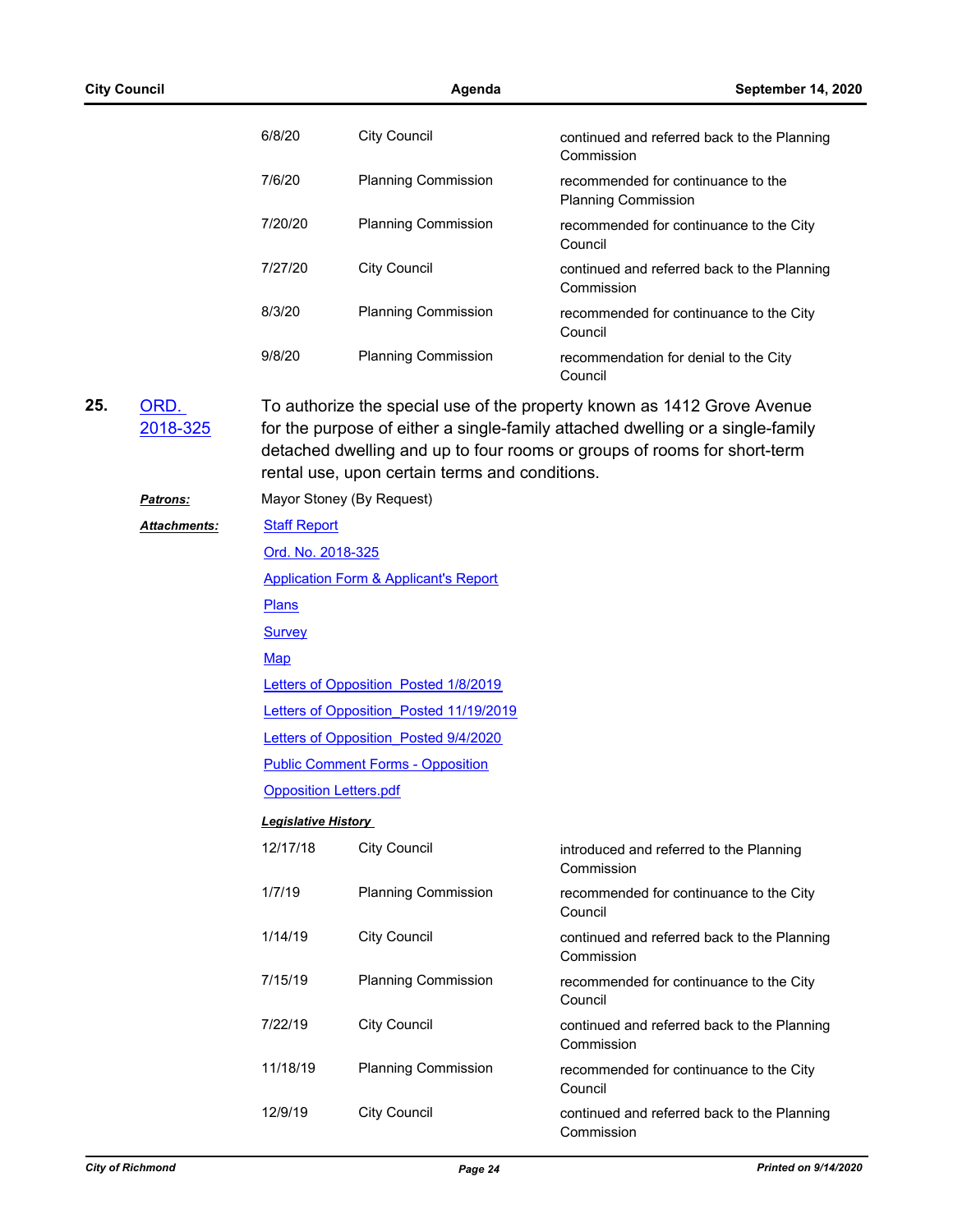|     | <b>City Council</b> |                            | Agenda                                                           | September 14, 2020                                                                                                                                                                                                                      |
|-----|---------------------|----------------------------|------------------------------------------------------------------|-----------------------------------------------------------------------------------------------------------------------------------------------------------------------------------------------------------------------------------------|
|     |                     | 1/21/20                    | <b>Planning Commission</b>                                       | recommended for continuance to the City<br>Council                                                                                                                                                                                      |
|     |                     | 1/27/20                    | <b>City Council</b>                                              | continued and referred back to the Planning<br>Commission                                                                                                                                                                               |
|     |                     | 3/2/20                     | <b>Planning Commission</b>                                       | recommended for continuance to the City<br>Council                                                                                                                                                                                      |
|     |                     | 3/9/20                     | <b>City Council</b>                                              | continued and referred back to the Planning<br>Commission                                                                                                                                                                               |
|     |                     | 4/13/20                    | <b>City Council</b>                                              | continued and referred back to the Planning<br>Commission                                                                                                                                                                               |
|     |                     | 4/20/20                    | <b>Planning Commission</b>                                       | recommended for continuance to the City<br>Council                                                                                                                                                                                      |
|     |                     | 4/27/20                    | <b>City Council</b>                                              | continued and referred back to the Planning<br>Commission                                                                                                                                                                               |
|     |                     | 6/1/20                     | <b>Planning Commission</b>                                       | recommended for continuance to the City<br>Council                                                                                                                                                                                      |
|     |                     | 6/8/20                     | <b>City Council</b>                                              | continued and referred back to the Planning<br>Commission                                                                                                                                                                               |
|     |                     | 7/6/20                     | <b>Planning Commission</b>                                       | recommended for continuance to the<br><b>Planning Commission</b>                                                                                                                                                                        |
|     |                     | 7/20/20                    | <b>Planning Commission</b>                                       | recommended for continuance to the City<br>Council                                                                                                                                                                                      |
|     |                     | 7/27/20                    | <b>City Council</b>                                              | continued and referred back to the Planning<br>Commission                                                                                                                                                                               |
|     |                     | 8/3/20                     | <b>Planning Commission</b>                                       | recommended for continuance to the City<br>Council                                                                                                                                                                                      |
|     |                     | 9/8/20                     | <b>Planning Commission</b>                                       | recommendation for denial to the City<br>Council                                                                                                                                                                                        |
| 26. | ORD.<br>2020-148    |                            | taxation. (As Amended)                                           | To amend ch. 26, art. V of the City Code by adding therein a new div. 10 (§<br>§ 26-590-26-599) for the purpose of providing for the partial exemption of<br>certain rehabilitated commercial or industrial structures from real estate |
|     | <u>Patrons:</u>     | Ms. Robertson              |                                                                  |                                                                                                                                                                                                                                         |
|     | <b>Attachments:</b> |                            | Ord. No. 2020-148 - Amended 20200727                             |                                                                                                                                                                                                                                         |
|     |                     |                            | 20200727 Amendment of Ord. No. 2020-148                          |                                                                                                                                                                                                                                         |
|     |                     | <b>Legislative History</b> |                                                                  |                                                                                                                                                                                                                                         |
|     |                     | 6/22/20                    | <b>City Council</b>                                              | introduced and referred to the Finance and<br>Economic Development Standing Committee                                                                                                                                                   |
|     |                     | 7/16/20                    | <b>Finance and Economic</b><br>Development Standing<br>Committee | recommended for approval with amendment<br>to the City Council                                                                                                                                                                          |
|     |                     | 7/27/20                    | <b>City Council</b>                                              | amended and continued to the City Council                                                                                                                                                                                               |